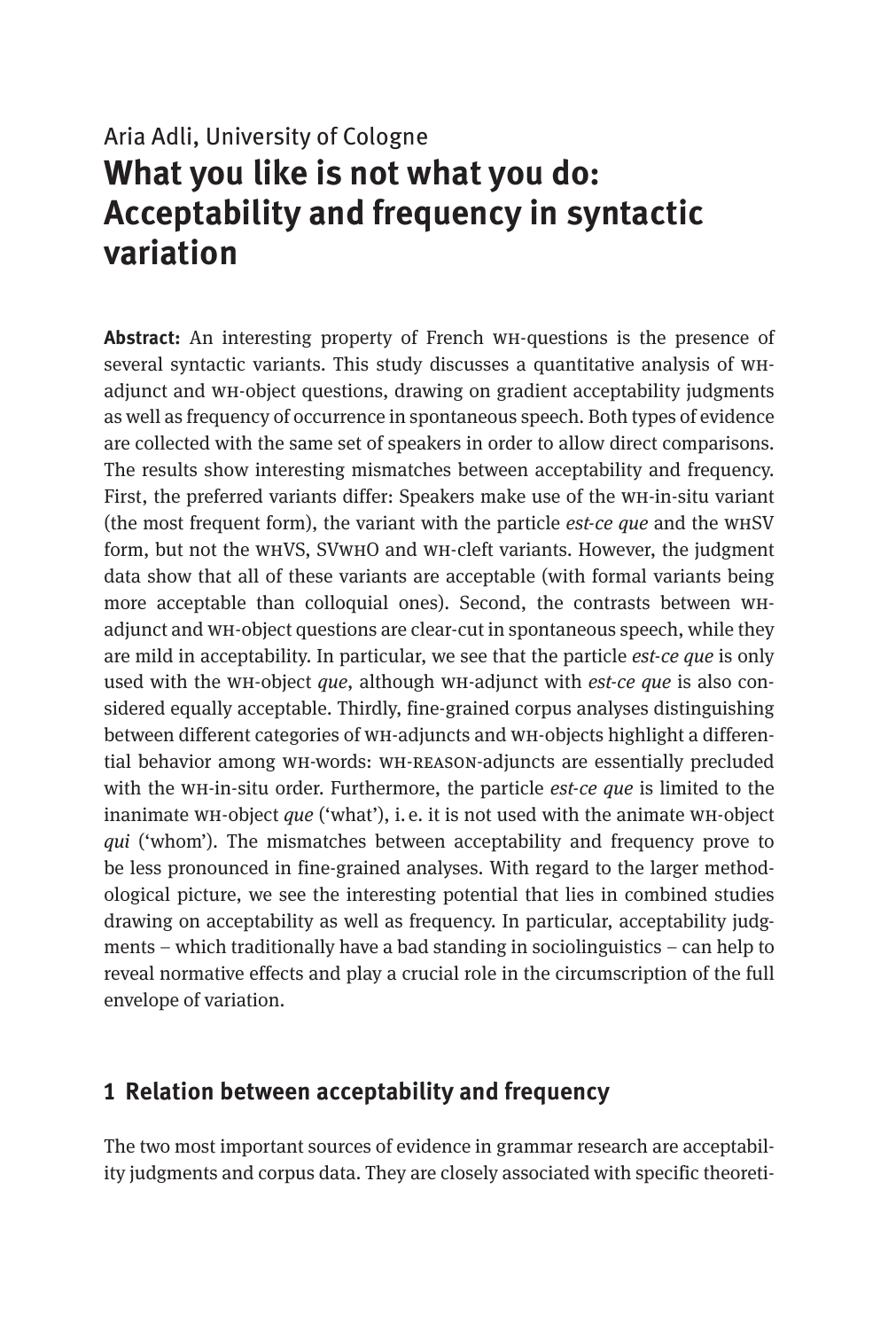cal frameworks and traditions. Acceptability judgments are seen as the royal path in generative grammar. They are considered a direct reflection of the real object of interest: ILanguage or competence. Corpus data of actual language use are in the center of interest in sociolinguistics and usage-based approaches. Apart from theoretical differences between the frameworks, various approaches can also be incompatible at the methodological level, illustrated by the following quotations. On the one hand, Chomsky (1965: 191) has already claimed half a century ago: "To maintain, on grounds of methodological purity, that introspective judgments of the informant (often, the linguist himself) should be disregarded is, for the present, to condemn the study of language to utter sterility". This position is still up-to-date for today's generative syntacticians. On the other hand, Labov (1996: 83) states that "when the use of language is shown to be more consistent than introspective judgments, a valid description of the language will agree with that use rather than with intuitions". The majority of sociolinguists share his critical stance towards introspection.

Yet, these antagonistic positions have slightly softened – a development sustained by generative studies on diachronic syntax and language acquisition. Many linguists would agree that the choice of the type of evidence depends more on the research question than on some inherent quality criterion of the data type itself. Just as corpus data can be extracted in a more or less meaningful way, introspection can be collected in a more or less convincing manner. Whatever method we use, focus should be given to careful methodology and data handling. Nevertheless, one important issue remains open: What is the relation between introspection and language use and how can we model it? It is very important to find out whether both empirical sources lead to the same answer on one theoretical question. In many circumstances it is certainly advantageous to corroborate, if possible, theoretical hypotheses in linguistics by means of different types of empirical data. However, the road to such a complementary approach needs to be better paved. More specifically, we need to have more precise knowledge on the relation between acceptability and frequency to better interpret the results of a study working with both types of data.

In order to do so, this study presents empirical findings on syntactic variation in French wh-questions, using frequency as well as gradient acceptability data. The unique aspect of the present study is the fact that both types of data were collected from the same speakers.

The relation between acceptability and frequency is an under-studied issue. We have only few empirical studies thus far.

Backus and Mos (2011) compare gradient acceptability judgments and corpus data, however not with regard to word order but to two ways of expressing potentiality, namely by a derivational morpheme equivalent to English -*able* or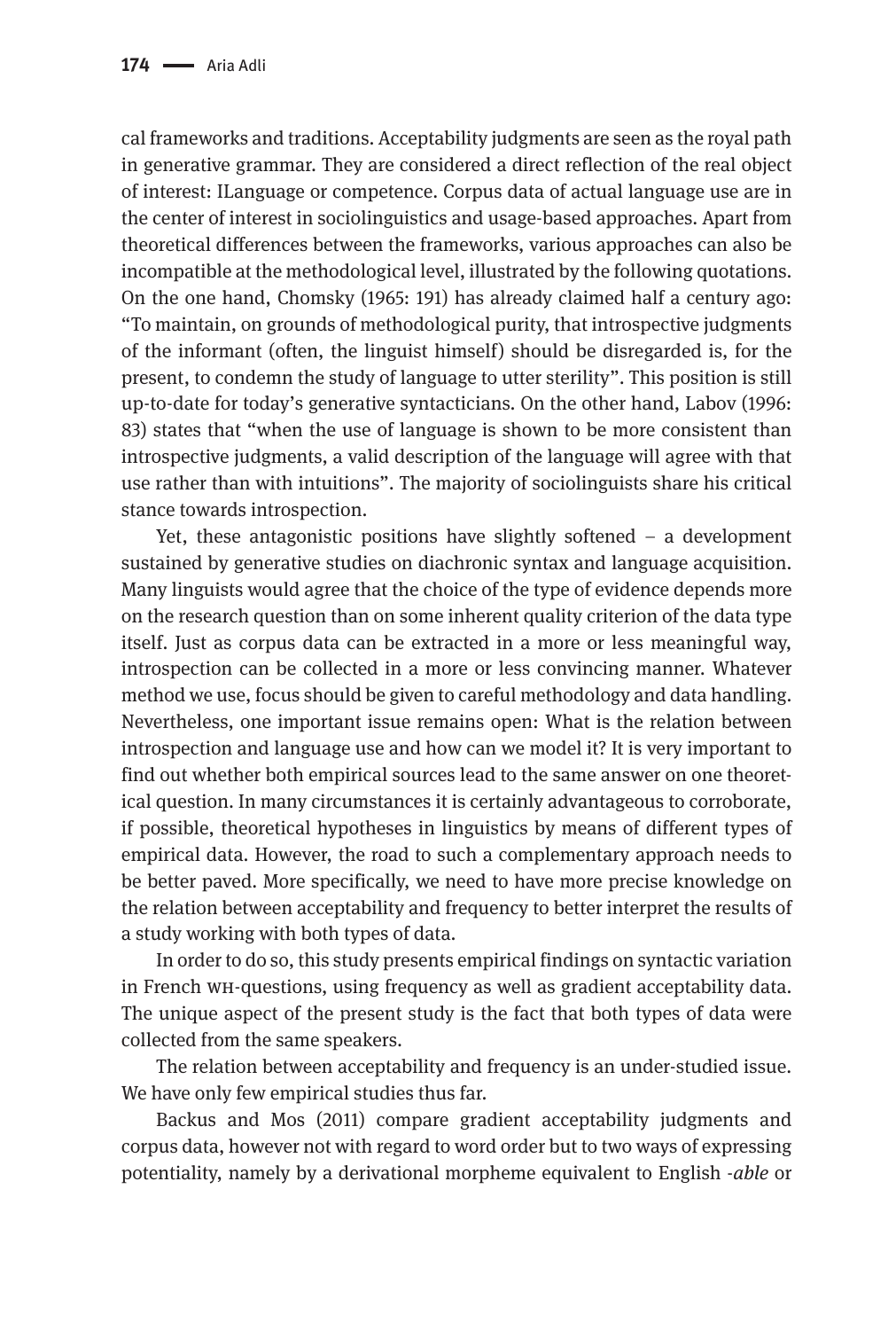by a copula construction. They observe a good match between introspection and production.

Stefanowitsch (2008) discusses from a cognitive usage-based perspective the correlation between negative evidence in corpora and acceptability judgments with respect to typical uses of verbs with the ditransitive/dative contrast in English. He essentially suggests that the quantitative difference between the expected and observed frequency of the co-occurrence of linguistic constructions, which the speakers presumably are capable of calculating "subconsciously", correlate with degrees of unacceptability.

Bybee and Eddington (2006) is another study on the lexicon in the usagebased framework. The authors analyze the correlation between high- vs. lowfrequency verb+adjective expressions in Spanish. They show that high-frequency items are also judged as more acceptable, suggesting that "grammaticality or acceptability judgments are heavily based on familiarity, that is, the speaker's experience with language" (Bybee and Eddington 2006: 349).

Featherston (2005) analyzes several variants concerning three phenomena discussed in the theoretical literature on German syntax (discourse-linking, parenthesis vs. extraction, object coreference). He shows that only those constructions occur in corpora that have a relatively high degree of acceptability. In order to explain mismatches between acceptability and frequency, he suggests that human grammar contains both a cumulative and a probabilistic component.

Kempen and Harbusch (2008) compare gradient experimental judgments and frequency counts from corpora with respect to word order variants in German finite subordinate clauses. They observe that only those constructions which scored high in the judgment test were also detectable in the corpus. However, the constructions showed a large amount of variation with respect to their frequency of occurrence, although they all received high acceptability values. Based on their results, Kempen and Harbusch (2008) propose a two-factor theory in order to explain this mismatch: First, a construction must exceed a frequency minimum to be learnable, i.e. to be included into the child's grammar.<sup>1</sup> Second, repair mechanisms can give a positive bias to ungrammatical constructions, leading to marginal results, which "should not be mistaken for an authentic grammaticality rating" (Kempen and Harbusch 2008: 190). However, we do not think that their two-factor theory is the whole story: If scarcity of a construction was an indicator that it is not part of the grammar, we would end up with a fairly restrictive grammar. Such a grammar would not include many non- or hardly-

**<sup>1</sup>** The criterion of learnability replaces a grammaticality threshold previously proposed in Kempen and Harbusch (2005) but now dismissed by the authors.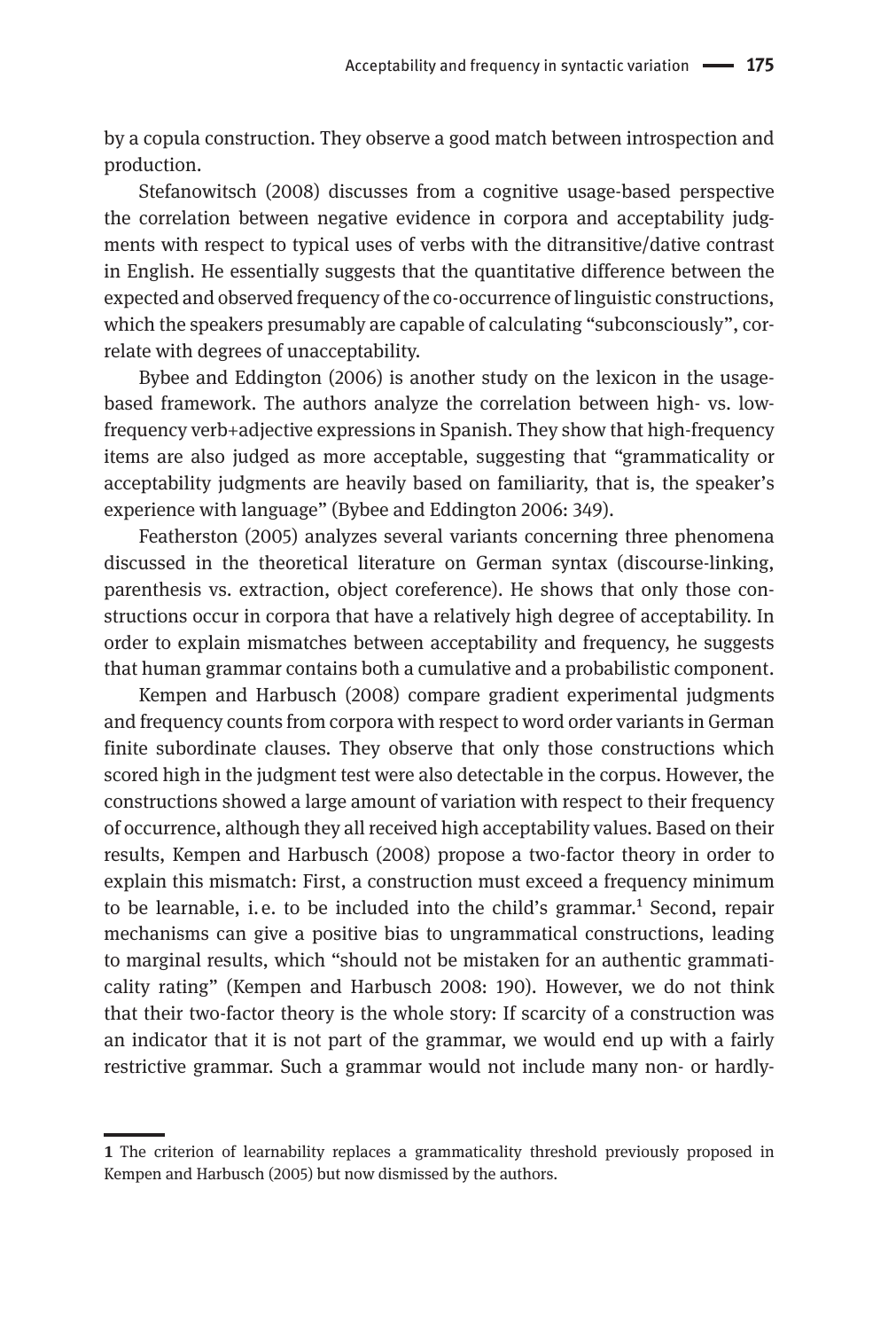occurring items (e. g. multiple questions) which native speakers nevertheless can give surprisingly stable and even nuanced, gradient judgments about. What is more, many constructions that are qualified by most speakers as natural and fully acceptable can be fairly scarce in usage (e.g. wh-indirect object questions, see below; see also the discussion in Sampson 2007).

Bader and Häussler (2010) also compare gradient judgments of corpus data with respect to the order of subject and object and to verb-cluster linearization in German. They observe a similar mismatch as Kempen and Harbusch (2008) and Adli (2011c), namely that constructions with a high level of acceptability can greatly vary with respect to frequency (this "ceiling effect" has previously been underestimated by Featherston 2005). At the same time, extreme scarcity of a construction does not allow us to predict its level of acceptability.

We propose in Adli (2011c) the concept of a *latent construction* to refer to those fully acceptable but extremely scarce or non-occurring constructions. Furthermore, we propose a possible scenario for certain types of diachronic change, involving the following steps: (i) A construction X is not available in grammar, (ii) a construction X becomes available in grammar but is not used, (iii) X is used as part of a set of optional syntactic variants, (iv) cases of unstable optionality are dissolved, leaving only X (Adli 2011c: 398).

We also mention the early studies by Greenbaum (1976, 1977). He showed a correlation between acceptability judgments and judgments on the assumed frequency of the same constructions. He showed that native speakers believe that the more acceptable a construction is, the more often it occurs. Interestingly, this is a misbelief of the speakers, as we know today. One could also take Greenbaum's (1976, 1977) result as an indication that speakers are probably mostly unaware of the large degree of variation in frequency among acceptable constructions.

Given the challenge to explain why certain constructions are acceptable but hardly occur, there is a close link between the issue of the relation between acceptability and frequency and the issue of data scarcity of specific constructions in corpora. In this context, we also mention Pullum (2007), who discusses rarity in corpora. Similarly, Foster (2007) and Ayres-Bennett (1994) discuss negative evidence in corpora (see also Stefanowitsch 2008). The issue of rare typological features from a generative point of view has been discussed by Newmeyer (2010) and Rijkhoff (2010). The underlying problems raised above are not new (though they have rarely been discussed in methodological terms): The question to ask is whether rare constructions are also marked constructions. This has been explicitly stated by Baayen et al. (1997: 14), and goes back to Greenberg (1966) and Trubetzkoy (1939). On this matter, Haspelmath (2006: 33) pleads in favor of using directly the notions "rare" or "frequent" instead of the fairly polysemous notions of marked or unmarked.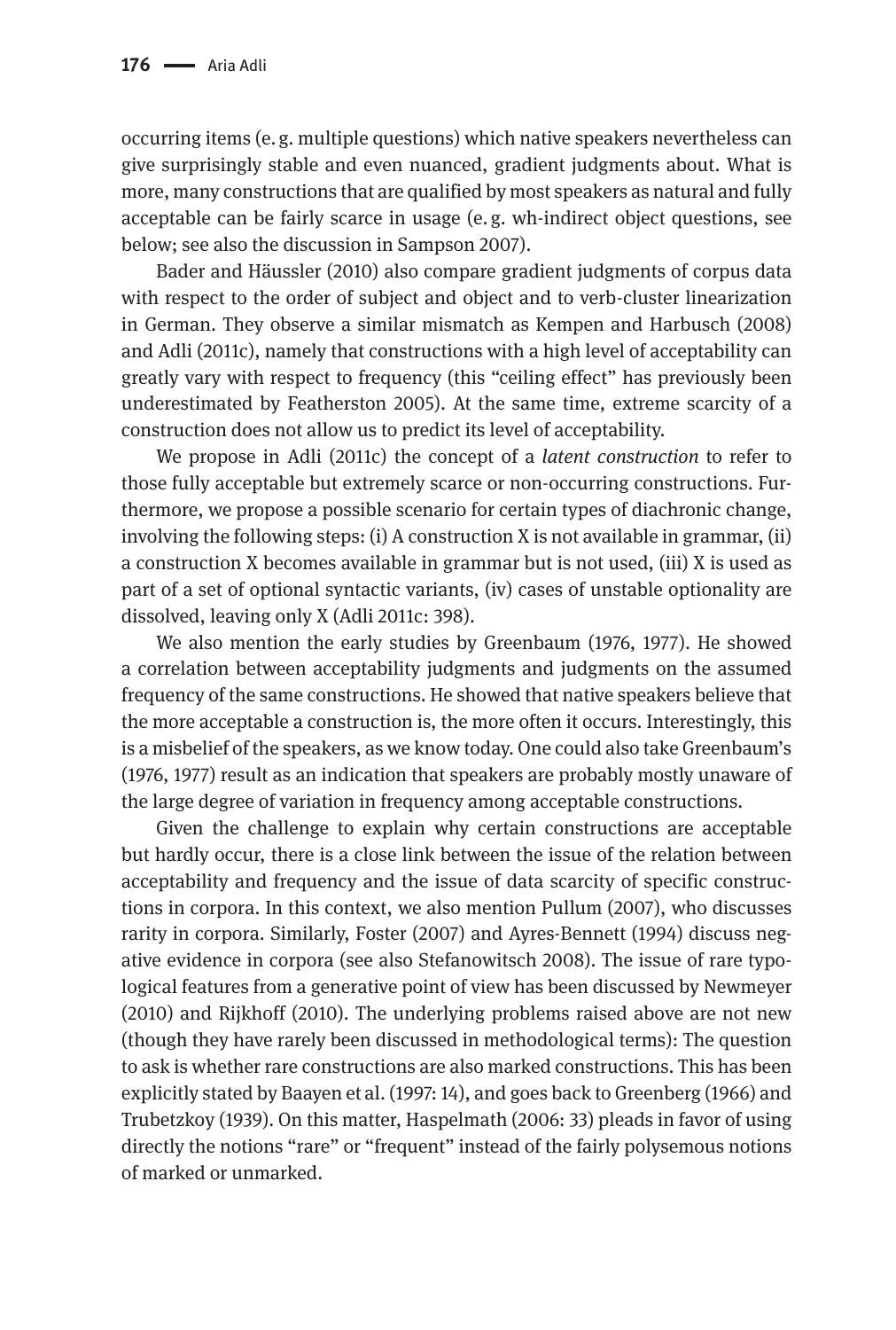When comparing two measures, a standard practice in empirical methodology is to collect these measures with the same subjects. However, apart from Adli (2011c) (and disregarding Greenbaum 1976, 1977, who does not study acceptability), all studies mentioned above compare a sample of speakers who gave introspective judgments with known corpora, i.e. one measure taken from sample 1 (acceptability judgments) is compared to another measure taken from sample 2 (authors or speakers recorded in corpora). This approach is understandable from a practical point of view due to a lack of appropriate data. Having said this, the innovative aspect of the present study is the fact that spontaneous speech, acceptability data and social information were collected from the same set of speakers, compiled in the database *sgs* described below. We can therefore rule out that any difference or similarity observed between acceptability and frequency might be due to the (social, individual, dialectal, text- or discourse-specific…) differences between the respective samples. We believe that this approach offers more reliable results on the relation between both data types. The present study thus extends the research program which we started with Adli (2011c) on Spanish. We now turn to another language (and another sample), namely French and analyze the phenomenon of French wh-questions. Another aspect of the present study worth mentioning is that it analyzes an envelope of variation (standard practice in quantitative sociolinguistics but not in syntax), both with acceptability and frequency data.

# **2 Acceptability and frequency in linguistic variation**

Before presenting the constructions that are going to be compared in terms of acceptability and frequency, we give a brief overview of syntactic variation in French wh-syntax. Since we aim at taking into account the entire set of variants (called "circumscription of the envelope of variation" in variationist terminology), this is an important preliminary step. This step builds on the principle of accountability (Labov 1982: 30) which states that the variants belonging to the same variable must be specified by the total number of occurrences and the potential occurrences or non-occurrences in the variable environment.

The following list illustrates the large repertory of syntactic variants of whquestions in French with (a) examples being wh-adjunct questions and (b) examples being wh-object questions.

(1a) *tu fais le dessin quand ?* [wh-in-situ] you make the drawing when 'When do you make the drawing?'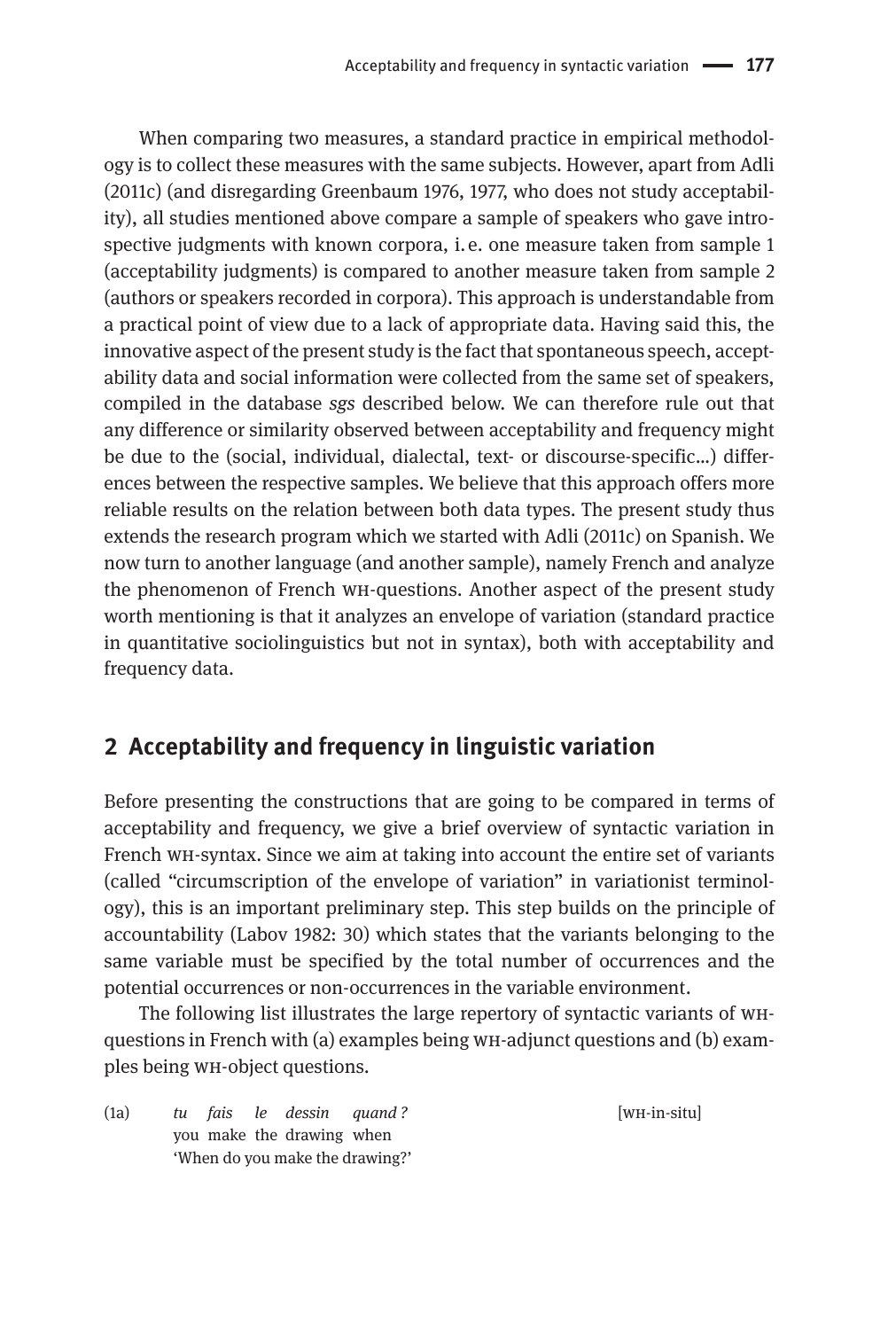178 **-** Aria Adli

| (1b) | tu vois qui devant la fenêtre?<br>you see who infront of the window<br>'Who do you see in front of the window?'                                          | [WH-in-situ]                          |
|------|----------------------------------------------------------------------------------------------------------------------------------------------------------|---------------------------------------|
| (2a) | quand est-ce que<br>fais<br>le<br>dessin?<br>tu<br>when EST-CE QUE you make the drawing                                                                  | $[WH-ESQ]$                            |
| (2b) | qui est-ce que tu vois devant<br>la fenêtre?<br>who EST-CE QUE you see in front of the window                                                            | [WH-ESQ]                              |
| (3a) | quand tu fais<br>le<br>dessin?<br>when you make the drawing                                                                                              | [WHSV]                                |
| (3b) | vois devant la fenêtre?<br>qui tu<br>who you see in front of the window                                                                                  | [WHSV]                                |
| (4a) | quand fais -tu<br>le<br>dessin?<br>when make -you the drawing                                                                                            | $[WHVS_{\text{clit}}$ (=clitic inv.)] |
| (4b) | qui vois tu devant<br>la fenêtre?<br>who see -you in front of the window                                                                                 | $[WHVSclit (=clitic inv.)]$           |
| (5)  | fais<br>quand le dessin?<br>tu<br>you make when the drawing                                                                                              | [SVWHO]                               |
| (6a) | quand les enfants font -ils le<br>dessin?<br>when the children make -they the drawing<br>'When do the children make the drawing?'                        | [complex inversion]                   |
| (6b) | qui les enfants voient-ils devant<br>la fenêtre?<br>who the children see they infront of the window<br>'Who do the children see in front of the window?' | [complex inversion]                   |
| (7a) | c'est quand que tu fais<br>dessin?<br>le<br>it is when that you make the drawing                                                                         | [WH-in-situ cleft]                    |
| (7b) | c'est qui que tu vois devant<br>la fenêtre?<br>it is who that you see in front of the window                                                             | [WH-in-situ cleft]                    |
| (8a) | quand c'est que tu fais<br>le<br>dessin?<br>when it is that you make the drawing                                                                         | [WH-cleft]                            |
| (8b) | qui c'est que tu vois devant la fenêtre?<br>who it is that you see in front of the window                                                                | [WH-cleft]                            |
| (9a) | quand est-ce que c'est que tu fais le dessin?<br>when EST-CE QUE it is that you make the drawing                                                         | [WH-ESQ cleft]                        |
| (9b) | qui est-ce que c'est que tu vois devant la fenêtre? [WH-ESQ cleft]<br>who EST-CE QUE it is that you see in front of the window                           |                                       |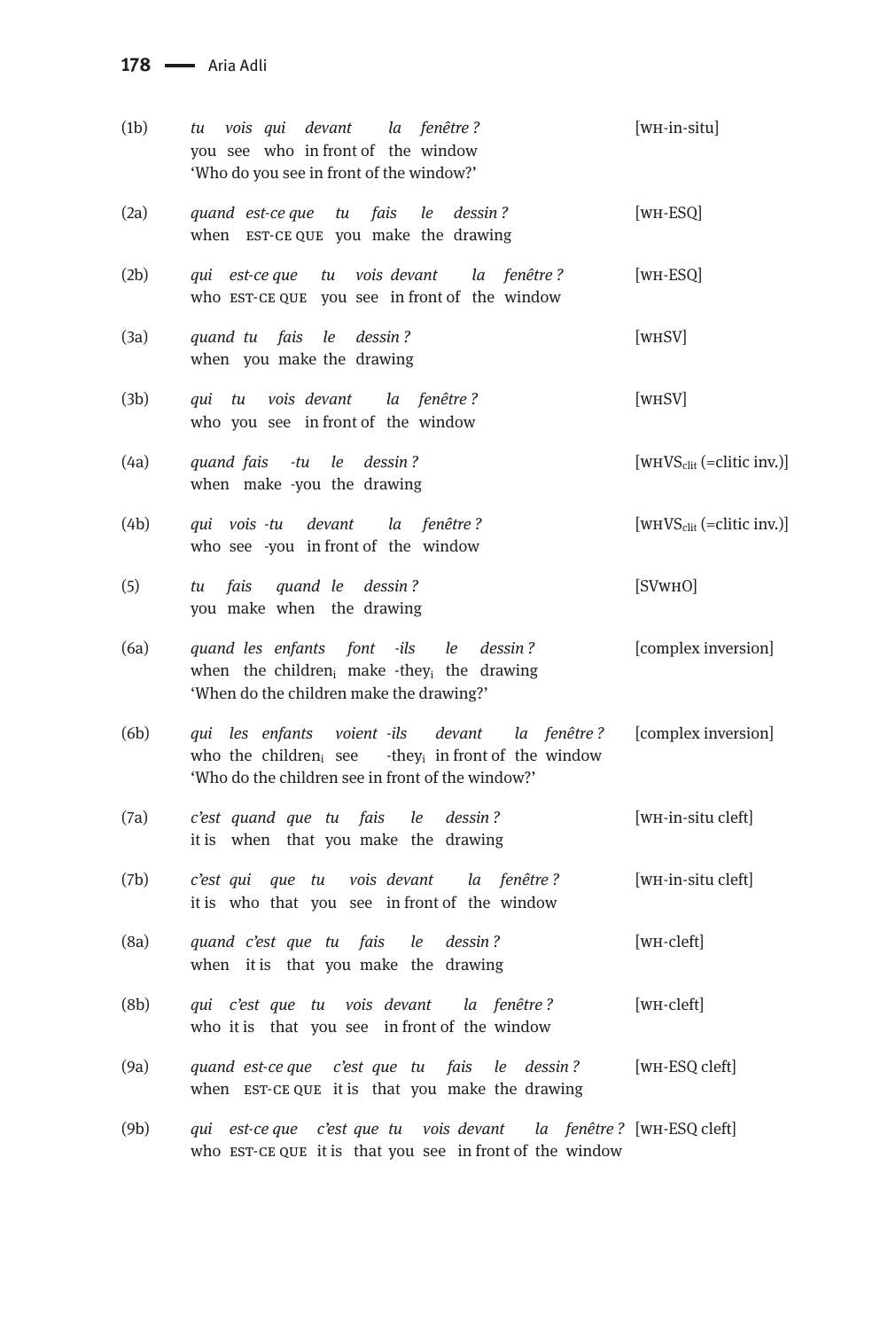The list distinguishes on a first level between non-clefted wh-questions, (1a) to (6b), and clefted wh-questions, (8a) to (9b) (Lambrecht 2001; Dufter 2008). We can find both wh-in-situ constructions as in (1a) and (1b) (Adli 2006; Hamlaoui 2011; Déprez et al. 2013), which are not restricted to echo questions (Reis 1991; Escandell-Vidal 2002; Sobin 2010), and wh-fronted constructions. In the fronted variants, the initial wh-word can be followed by the interrogative particle *est-ce que* as in (2a) and (2b), or by (non-inverted) subject and verb as in (3a) and (3b), or by inverted subject and verb as in (4a) and (4b).<sup>2</sup> Furthermore, French allows clefted wh-questions which also exhibit part of the already mentioned variation: wh-clefts can appear with wh-in-situ as in (7a) and (7b), or with a fronted wh- element as in (8a) and (8b), or with the particle *est-ce que* as in (9a) and (9b).

Two of the non-clefted questions are rather restricted: First, (5) is a marked variant of the wh-in-situ question in which the direct object is postposed. This option exists with wh-adjunct questions containing a transitive or bitransitive verb. It resembles the wh-in-situ question with right-dislocated object (*tu le fais quand le dessin*), apart from the fact that the object clitic (*le*) is missing. Second, (6a) and (6b) are so-called complex inversions in which the full subject is doubled by a coreferential inverted clitic.

# **3 Methodology**

#### **3.1 Overview of the** *sgs* **database**

*Sgs* is a multilingual database that we have been constructing since 2004 (see Adli 2011b). It contains data on four languages – French, Spanish, Catalan and Persian – that have been collected using the same methodological protocol. Every person was first recorded, then participated in a gradient acceptability judgment test, and finally filled out an extensive social questionnaire. Spontaneous speech data were obtained by recording interviewer and interviewee while they played a specifically designed game. Essentially, the interviewee had to solve a fictive murder case by speaking freely with the (native and well-trained) interviewer. Most interviewees chose a non-formal, rather colloquial register, encouraged by a previous warm-up or "ice-breaker" phase. We favored this game task over

**<sup>2</sup>** The construction with an inverted weak subject pronoun as in (4a) and (4b) is often called subject-clitic inversion (Auger 1994; Elsig 2009). A construction with an inverted non-pronominal subject (e. g. *Quand fait Jean le dessin?*) is often referred to as stylistic inversion (Kayne and Pollock 1978; Drijkoningen and Kampers-Manhe 2008).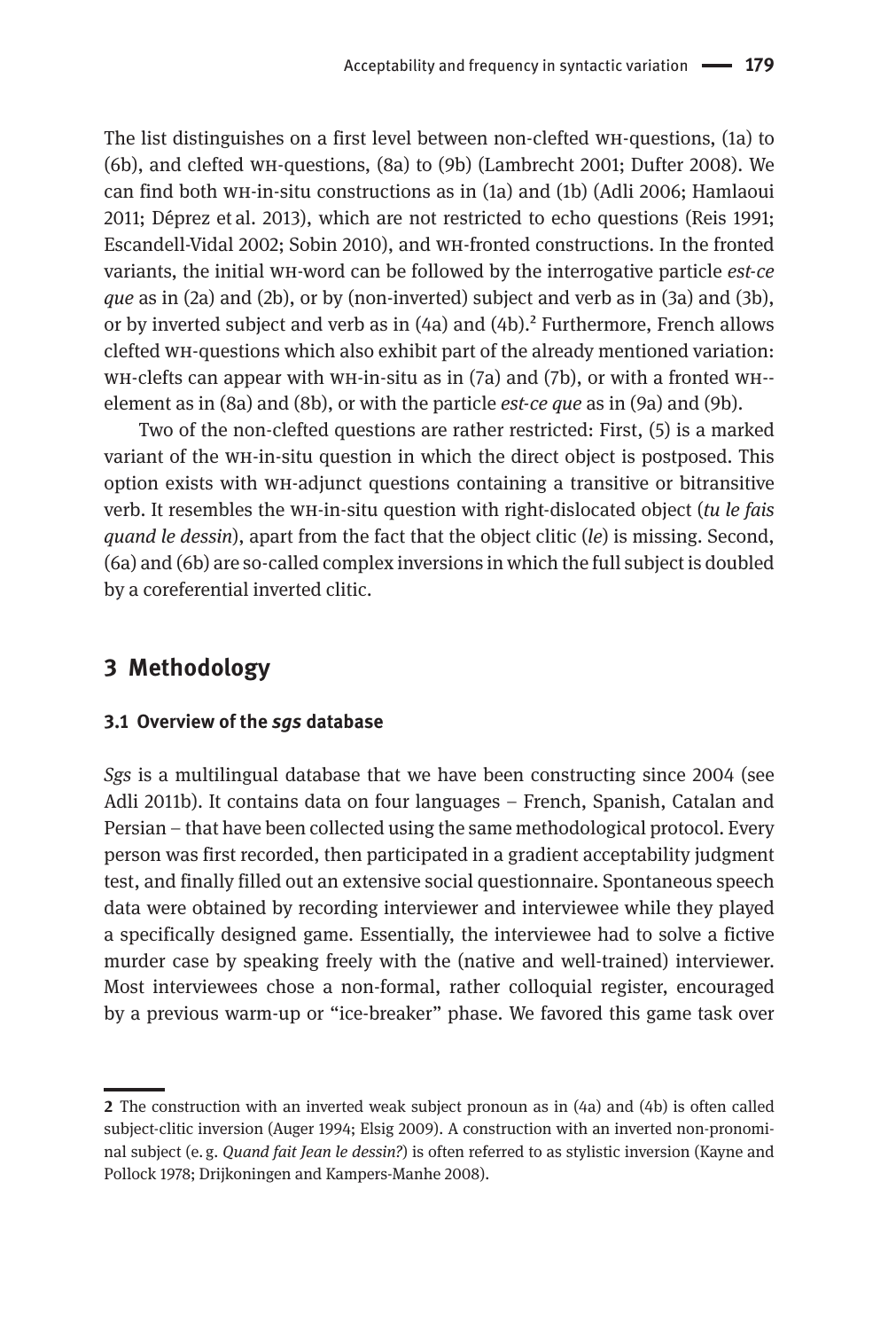the standard sociolinguistic interview because it elicits a substantial number of declarative and interrogative sentences, while sociolinguistic interviews are sentence-type-restricted in the sense that interviewees hardly ever produce questions. It would have been much more difficult (and costly) to realize the same study on wh-questions with data obtained with the classic sociolinguistic interview.

The recordings were transcribed, time-stamped, and most importantly, syntactically annotated. We annotated type and function of all major constituents, including tree-relations of subordination and coordination in complex sentences.

The French part of *sgs* contains 27 hours of recordings or 44,231 main lines, 51 % of which are produced by 101 interviewees and 49 % by the interviewers. Interviews were carried out in the summer of 2005 in Paris with French native speakers between the ages of 19 and 49 (mean age: 29). The sample is essentially gender-balanced (56 % women and 44 % men). Only data of these 101 interviewees (and not of the interviewers) are taken into consideration in the following analyses. According to the transcription and annotation guidelines, one main line corresponds to one (full or elliptical) sentence, or to single interactional markers such as a single *oui* ('yes'), *non* ('no'), or to pragmatic phenomena such as false starts or interrupted, unfinished sentences. The corpus contains all in all 10,943 full, i. e. non-elliptical, sentences produced by the interviewees. Among them, we find 1,721 root wh-questions. To my knowledge, this is the largest set of wh-questions extracted from a single corpus. Yet, one should take also note of Elsig (2009: 147), who extracted 1,055 tokens from the Ottawa-Hull corpus of modern Canadian French (Poplack 1989). Coveney and Dekhissi (2013) extracted roughly 1,070 true-information (i.e. non-rhetorical) wH-questions from a corpus based on selected contemporary French films/screenplays (Dekhissi in prep.). Druetta (2008: 37) worked with 395 wH-questions from the G.A.R.S. corpus, recorded essentially in southeastern France. Aside from that, other studies on wh-questions in spoken language work with rather small numbers (Behnstedt 1973; Coveney 1996).

### **3.2 Towards an envelope of variation**

### **3.2.1 Descriptive overview**

We will start by presenting descriptive details on the 1,721 extracted full, root whquestions from *sgs* in Table 1. Please recall that this set neither includes embedded wh-questions such as *tu sais quand il est parti à Paris?* 'Do you know when he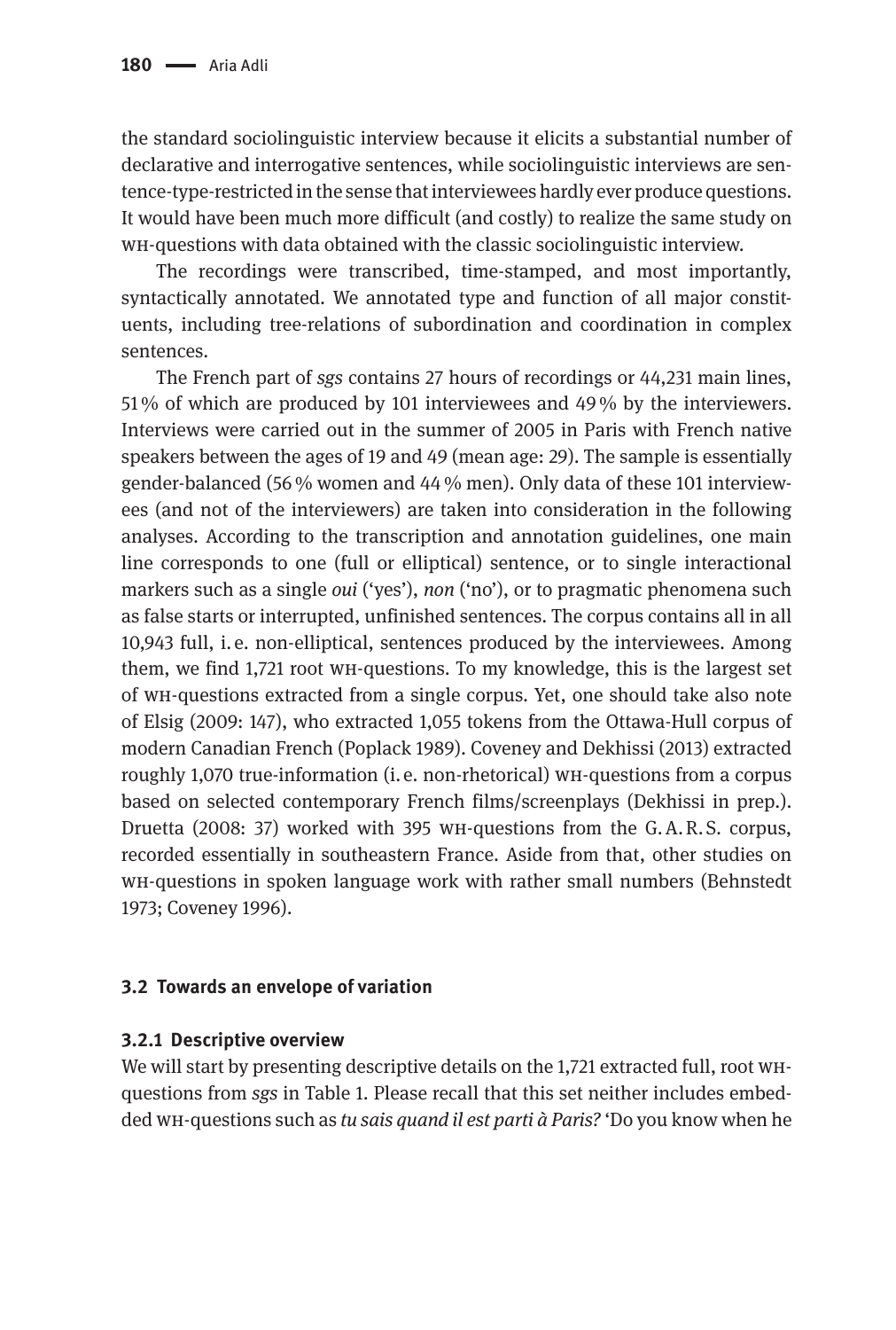left for Paris?' nor elliptical wh-questions such as *quand?* or *quand ça?* 'When?'. Furthermore, it only includes true information questions.<sup>3</sup>

| <b>VARIANT</b>       | N   | <b>PERCENT</b> |                 |
|----------------------|-----|----------------|-----------------|
| WH-in-situ           | 944 | 56.2%          | (see (1a)/(1b)) |
| WH-ESO               | 281 | 16.7%          | (see (2a)/(2b)) |
| <b>WHSV</b>          | 256 | 15.2%          | (see (3a)/(3b)) |
| <b>WHVS</b>          | 167 | 9.9%           | (see (4a)/(4b)) |
| <b>SVWHO</b>         | 6   | $0.4\%$        | (see (5))       |
| WH-in-situ cleft     | 17  | $1.0\%$        | (see (7a)/(7b)) |
| wн-cleft             | 6   | 0.4%           | (see (8a)/(8b)) |
| WH-ESQ cleft         | 0   | $0.0\%$        | (see (9a)/(9b)) |
| complex inversion    | 2   | $0.1\%$        | (see (6a)/(6b)) |
| multiple WH-question | 1   | 0.1%           |                 |

**Table 1:** Number of tokens of different word order variants of wh-questions

Please note that the cells in the table are not fully comparable because they do not represent an envelope of variation. Most notably, wh-subject questions (e. g. *qui fait le dessin* 'who does the drawing'), which can be assigned due to the surface order to the wh-fronted as well as the wh-in-situ category, were by definition not assigned to the wh-in-situ category. Furthermore, stylistic inversion (e. g. *quand dort Jean* 'when does Jean sleep') and subject-clitic inversion (e. g. *quand dort-il*  'when does he sleep') are aggregated into one category because the table does not differentiate between pronominal and non-pronominal subjects. Finally, it includes one multiple wh-question.

Yet, Table 1 provides insights into the frequency of different wh-variants in spontaneous speech: First, we observe that only four variants are really productive: inversion questions (see  $(4a)/(4b)$ ), the form with initial WH-element followed by subject and verb (see (3a)/(3b)), the form with the *est-ce que* particle (see  $(2a)/(2b)$ ), and – by far the most frequent variant – the WH-in-situ form (see  $(1a)/(1b)$ ). Second, we see that complex inversion (see  $(6a)/(6b)$ ) is basically absent – which is less surprising due to its high level of formality. Thirdly, we observe that wh-cleft constructions (see (7a) to (9b)) are extremely scarce.

**<sup>3</sup>** Yet, there is no echo question and only nine rhetoric questions in *sgs* – rhetoric in the sense of utterances that are pragmatically equivalent to declaratives with the speaker knowing the answer (see Prieto and Rigau 2007).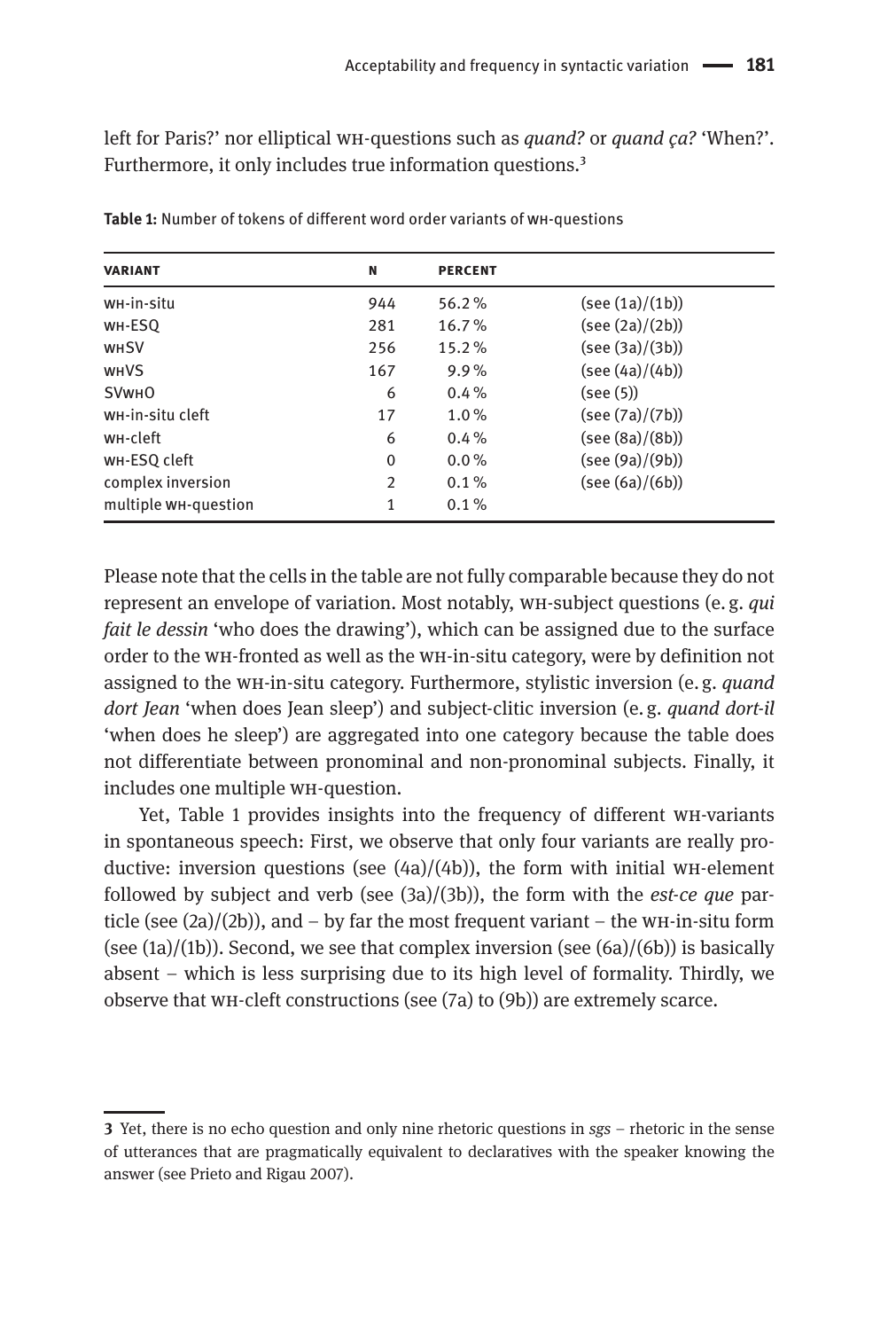Our goal is to obtain a comparable set of constructions for the following analyses. To this end, we further restrict the overall set of wh-questions in Table 1 by limiting ourselves to sentences with a pronominal subject. We know that sentences with pronominal and lexical subjects are analyzed quite differently in French: Weak pronouns in spontaneous French are clitics that can be analyzed as mere verbal affixes (under this assumption colloquial French might in fact be attributed properties of a null subject language, see e. g. Culbertson 2010). Furthermore, limiting ourselves to pronominal subjects removes cases of stylistic inversion from the whVS order and excludes cases of complex inversion like in (6a)/(6b) (as a result, postverbal subjects will only occur as subject-clitic inversions such as (4a)/(4b)). The result of this restricted set is shown in Figure 1, in which the non-occurring wh-ESQ cleft constructions such as (9a)/(9b) and multiple wh-questions are no longer represented. Figure 1 shows the number of tokens for each word order variant in the French part of *sgs*, also further distinguishing between wh-adjunct and wh-object questions. One should bear in mind that the SVwhO order with wh-objects is not a zero frequency but an empty cell, because this order is only defined for wh-adjunct questions (with transitive or ditransitive verbs).

Figure 1 reveals a very clear distributional difference between wh-adjuncts and wh-objects, which will be discussed in more detail further below.



**Figure 1:** Number of tokens of different word order variants of wh-adjunct and wh-object questions with pronominal subject

### **3.2.2 Calculating relative frequencies**

In the next step, we calculate the proportion (percentage between 0 and 100 or relative frequency between 0 and 1) of each of the seven variants of wh-object questions and of each of the six variants of wh-adjunct questions shown in Figure 1. Essentially, there are two ways to calculate this measure: We can first add up all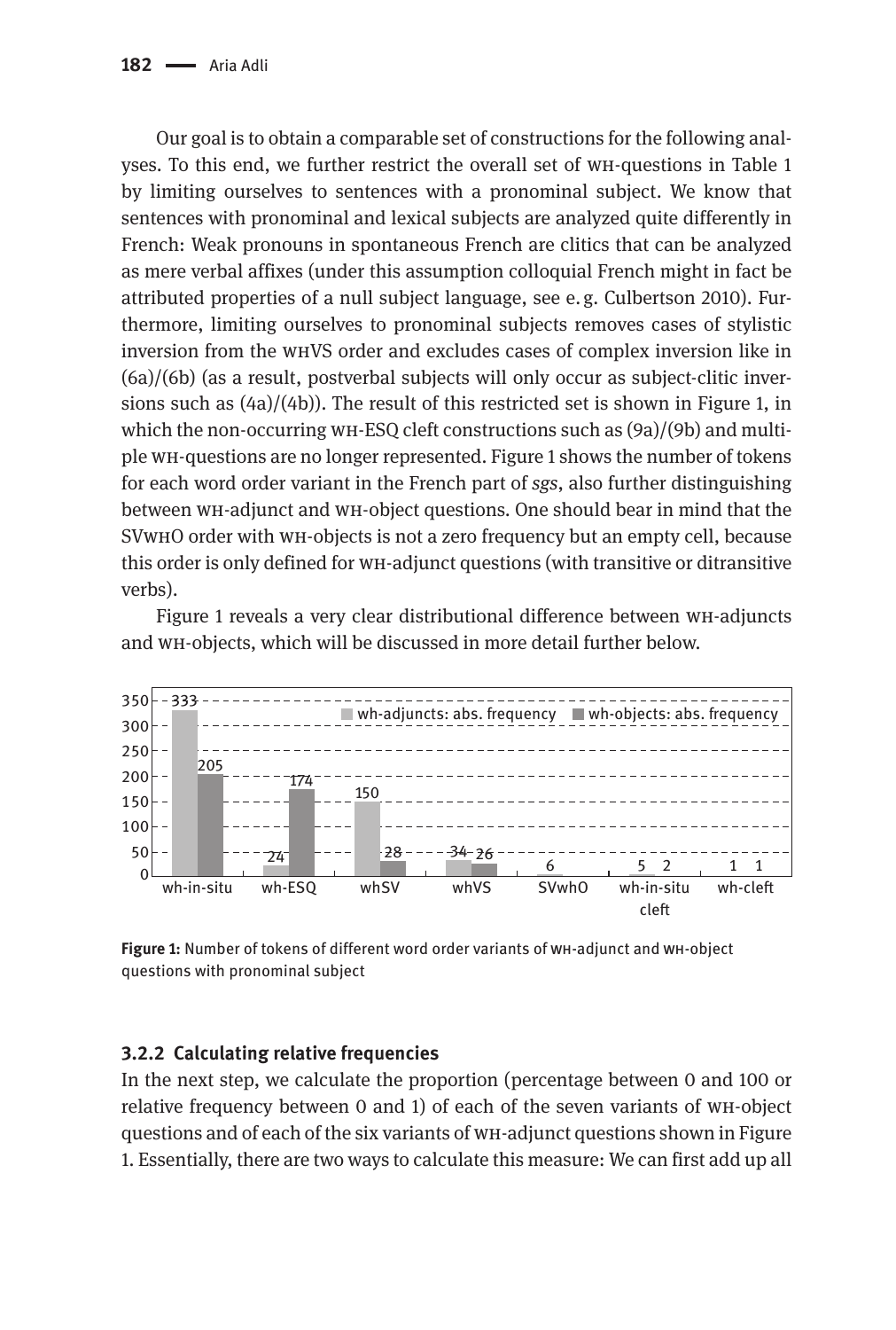occurrences of each variant in the entire corpus and then calculate their proportions. This means that we treat the entire corpus as a single unity, disregarding the level of individual speakers. This measure is called "single-text-value" in Adli (2011a: section 6.2). Or we can first calculate the proportions for each speaker and then calculate the mean value of the proportions for the sample (called "speakersample-value" in Adli 2011a: section 6.2). The differences are shown in (10a) and (10b). For example, if we calculate the relative frequency of our target-variant wh SV among the  $x = 7$  variants of w<sub>H</sub>-adjunct questions of Figure 1 as a singletext-value, we would first add up all occurrences of our target variant across all  $n = 101$  speakers and then divide this number by the sum of all  $x = 7$  variants across all *n*= 101 speakers. However, if we want to work with the speaker-samplevalue, we would first add up the relative frequencies of all *n*= 101 speakers for our target-variant whSV and divide this number by *n*= 101.





(10b) relative frequency (speaker-sample-value):

In order to work with speaker-sample-values, a corpus must adhere to stricter conditions: Data must be collected from each speaker under comparable and controlled conditions – which is the case in *sgs*. We will work in the following analyses with speaker-sample-values according to (10b), because they are more robust than single-text-values, especially when dealing with scarce data: Whenever we have a distribution where many speakers have produced very few tokens of a target variant and a few speakers have produced a comparatively high number of tokens, single-text-values can overestimate the results, sometimes even drastically distort them.

Figure 2 quantifies the same constructions as in Figure 1, but it shows relative frequencies as speaker-sample-values. In a next step, these relative frequencies can be compared to the gradient acceptability judgments, since (i) the judgments will also be mapped on a linear scale from 0 to 1, and (ii) they are also mean scores of individual values. Since we will later add judgment scores to the diagram, we use lines and not bars in Figure 2 (multiple lines are often more readable than multiple bars, especially for spotting interactions).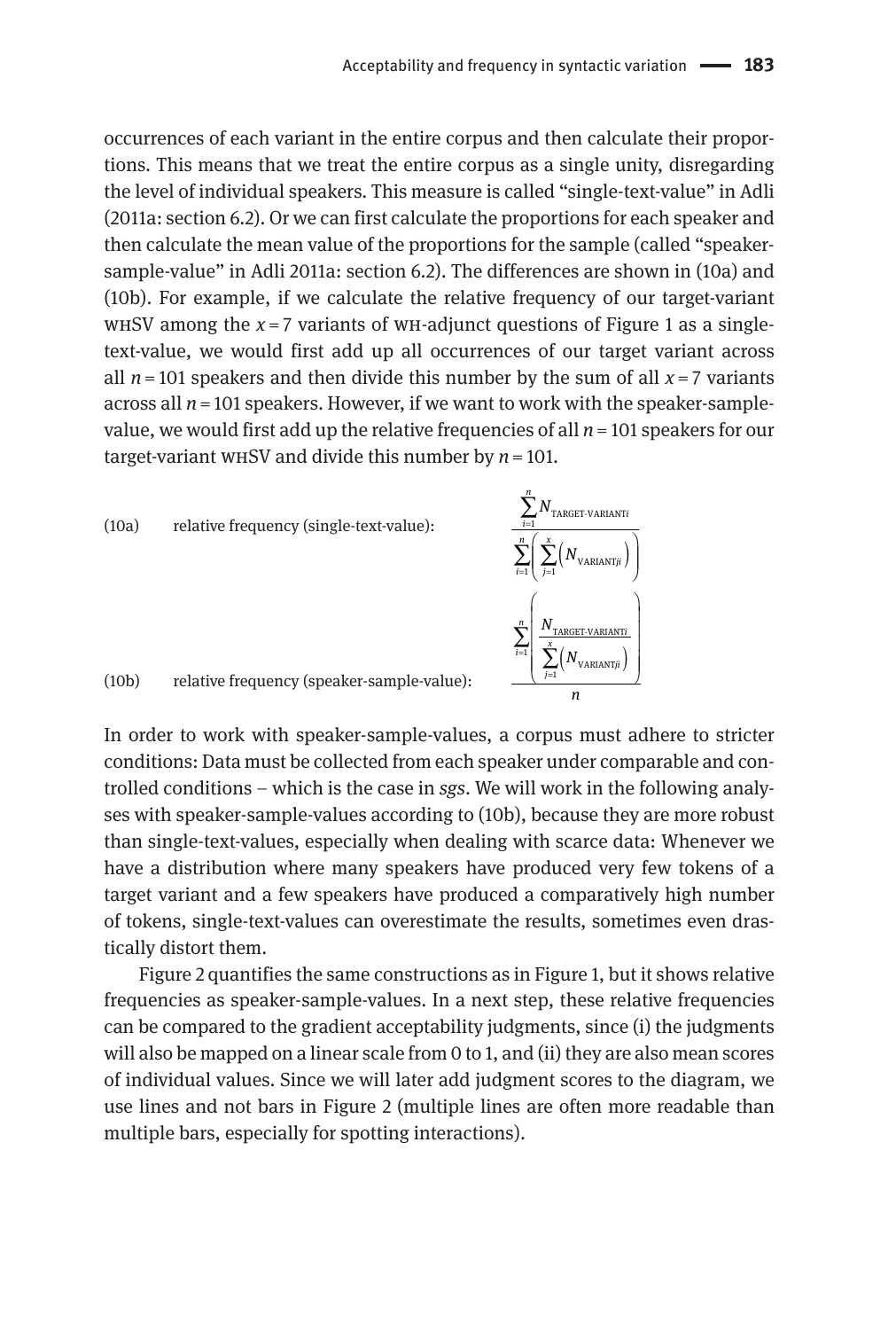**Figure 2:** Relative frequency (speaker-sample-value) of different word order variants of whadjunct and wh-object questions with pronominal subject



#### **3.3 Fine-grained rating of acceptability**

#### **3.3.1 Gradient acceptability judgments on a visual analogue scale**

Introspective data were collected experimentally using a gradient acceptability judgment test, developed in Adli (2004: chapter 3) and already applied in various studies (e. g. Adli 2010a). This instrument measures acceptability in a gradient manner. Unlike the magnitude estimation technique (Bard et al. 1996), it is based on a graphic rating or a visual analogue scale (Freyd 1923; Funke 2010). The scale has two endpoints (totally unacceptable and fully acceptable). Subjects rate the perceived degree of acceptability by drawing a line with a pen: The longer the line the more acceptable the sentence (see Adli 2011b for a computer-based version of the test). Figure 3 shows an example page taken from the test material. Two sheets that can be turned independently from each other are placed in a letter size (A4) binder. A (suboptimal) reference sentence that subjects have judged at the end of the training phase is printed on the upper sheet. It remains visible until the end of the experiment, providing a self-chosen intermediate scale anchor. Thus subjects can calibrate their ratings by means of both endpoints and this anchor. The experimental sentences are printed on the white sheets on the lower part of the binder. Once the subjects have rated the sentences on a white sheet, they turn it to continue with the next test sentences (see the Appendix for a list of all experimental items as well as the sentences from the instruction and training phase).

The experiment starts with a thorough instruction phase (see Adli 2004: chapter 3 for details), during which subjects learn the concept of gradience  $-$  as opposed to binary good/bad, tripartite good/intermediate/bad judgments, etc. Furthermore, they are instructed to judge syntactic well-formedness and not irrel-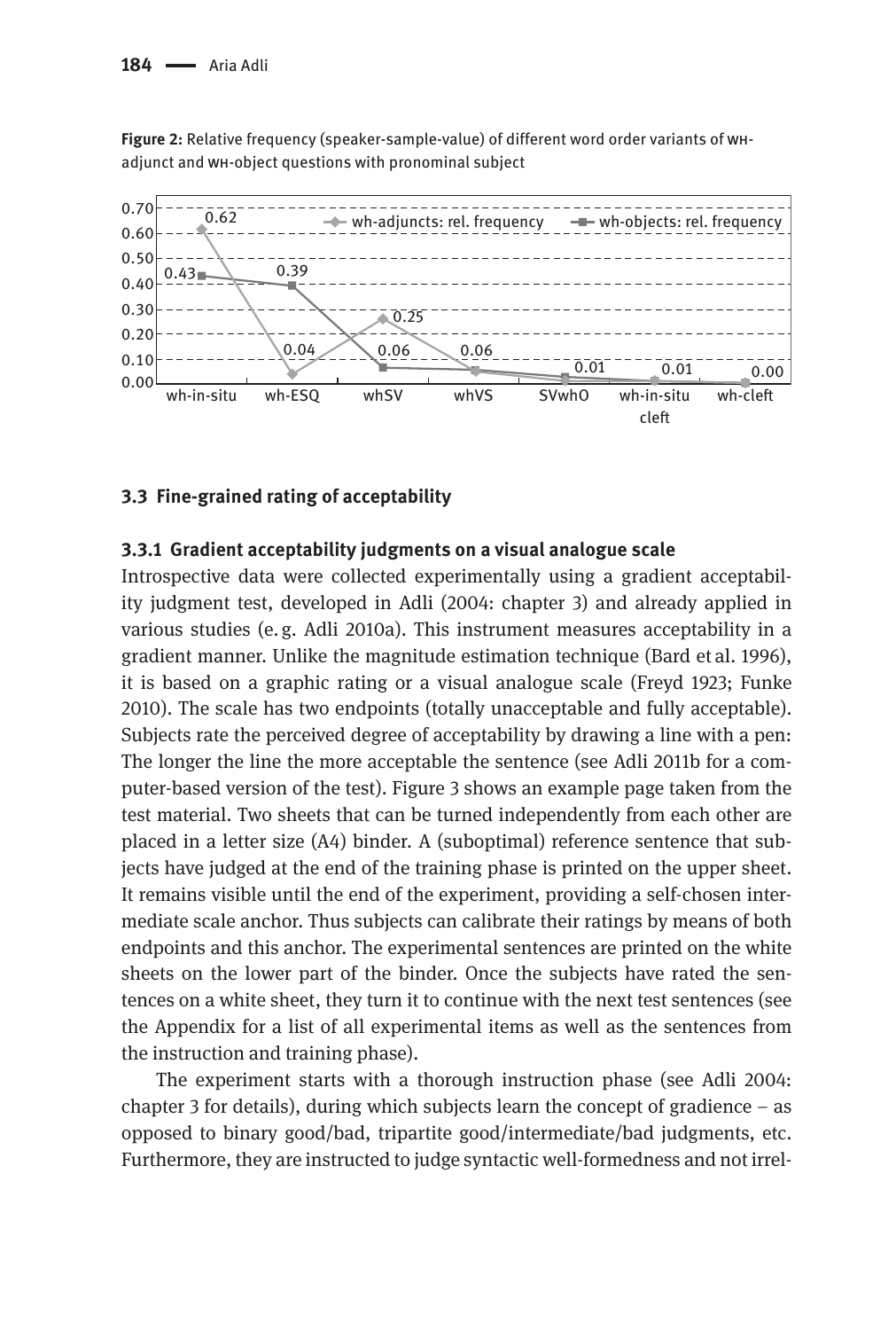

**Figure 3:** Gradient acceptability judgment tes**t**

evant extra-grammatical aspects (such as pragmatic plausibility). They are asked to leave aside normative considerations and to refer to spoken, colloquial everyday language.

During the instruction phase, subjects become accustomed to judging acceptable, marginal and unacceptable constructions. Finally, their knowledge of the instrument is verified in a training phase before starting with the actual experimental items. Each of the constructions shown in Figure 4, namely (1a), (1b), (2a), (2b), (3a), (3b), (4a), (4b), (5), (8a), and (8b), were presented in three lexical variants (see Appendix) in order to obtain a more valid test score. Among the three cleft forms (wh-in-situ cleft, wh-cleft, wh-ESQ cleft), the wh-cleft variant (8a)/(8b) was included in the test. To give an example for calculating the dependent variables, a subject's experimental score for the wh-object question (1b) is the arithmetic mean of her/his judgments of the respective three variants of (1b). Except for the wh-element and the pronominal subject, lexical repetitions between the test sentences were avoided. The order of the sentences was randomized. On average, the instruction and training lasted 15 minutes and the actual experimental phase 20 minutes. Please note that the acceptability test included other constructions that are not at the center of the present paper but which can be considered filler sentences with respect to the present set of experimental items.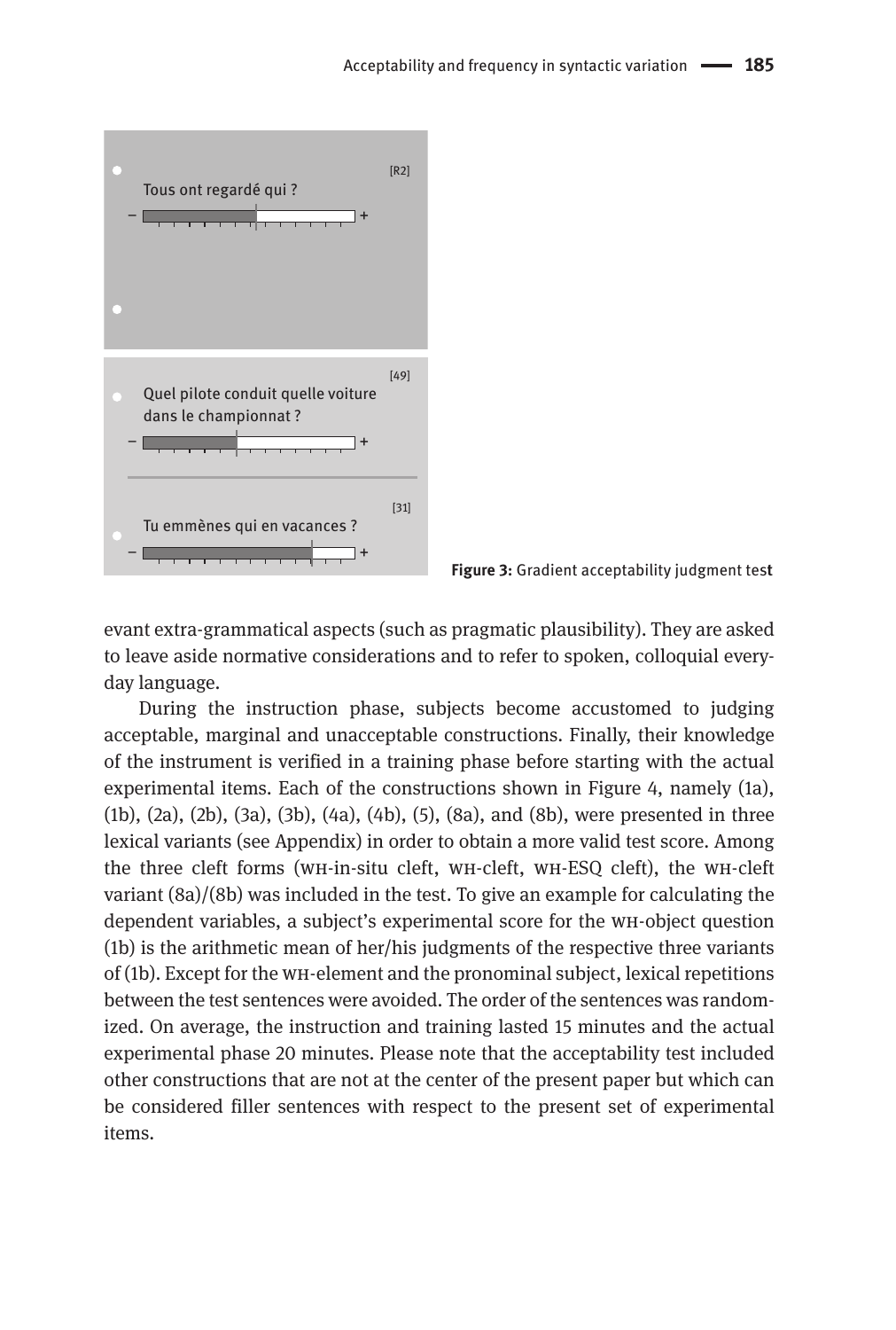#### **3.3.2 Descriptive overview of the ratings**

Figure 4 shows the gradient acceptability values (two lines in the upper part) and the relative frequencies of Figure 2 (two lines in the lower part).

The value points of wh-adjunct questions are linked by a broken line, and the value points of wh-object questions by a continuous line. Since both scales run from 0 to 1 (i.e. the domain of definition for both measures is  $[0,1]$ ), they can be mapped on the same diagram. Yet, it is important to keep in mind that these are two qualitatively different measures that cannot be set in a numerical relation to each other (for example, a statement such as "the acceptability of wh-in-situ object questions is nearly twice as high as the frequency of wh-insitu object-questions" would not make sense). Also one should keep in mind that frequency, unlike acceptability, is represented in a relative way, namely as a relative frequency or the proportion of one wh-variant among all other wh-variants. The best way to understand Figure 4 is to see it as a superposition of two sheets of tracing paper, one with a diagram on frequency and the other on acceptability.

Unsurprisingly, the judgment values of all sentences are within the range of acceptable constructions. In terms of comparison the judgment test also included several ungrammatical or suboptimal constructions, which obtained visibly lower scores. For example, a multiple wh-question with superiority violation such as *qu'achète qui ce soir?* 'what buys who tonight?' received the average acceptability value of 0.27 (this is not shown in Figure 4).

The comparison of the frequency and acceptability values in Figure 4 reveals several facts outlined in the following section.



**Figure 4:** Relative frequency and gradient acceptability of different word order variants of whadjunct and wh-object questions with pronominal subject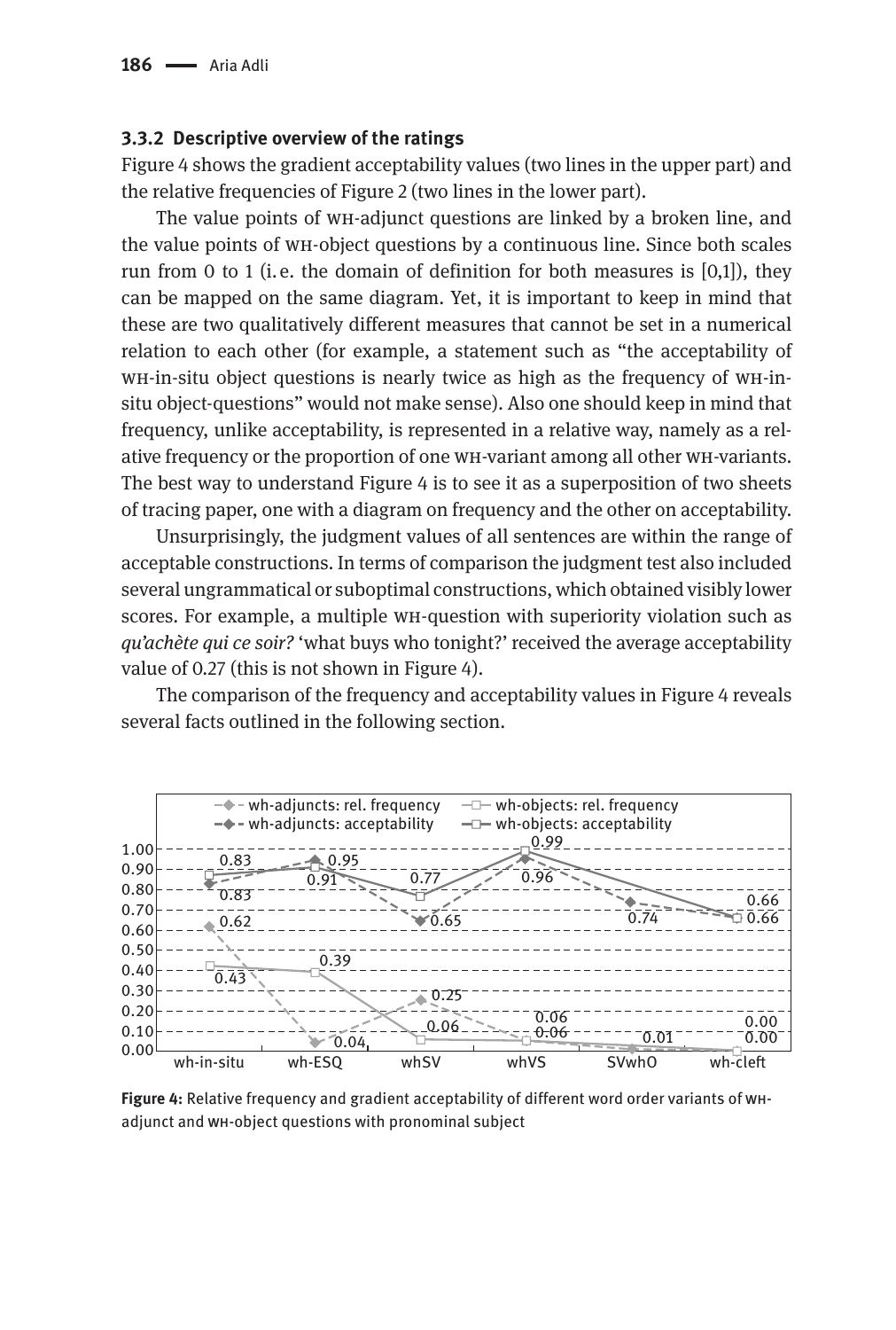# **4 Comparison of frequency and acceptability of French wh-variants**

#### **4.1 Gradience in acceptability, (near-)zero frequency**

While all wh-variants score high enough in the judgment test to be considered within the range of acceptable constructions (i.e. neither ungrammatical nor marginal), with differences being gradual in nature, we do find categorical differences on the frequency side: We can distinguish occurring from (nearly) nonoccurring forms.

wh-clefts such as (8a) and (8b) and the marked wh-in-situ order SVwhO such as (5) essentially do not occur at all. Several other constructions occur very rarely, namely the subject-clitic inversion whVS such as (4a) and (4b), the whSV order with wh-objects such as (3b) and the wh-ESQ form with wh-adjuncts such as (2a). Table 1 and Figure 2 have shown that the preferred order in usage is wh-insitu. This observation is unambiguous for ordinary, non-clefted questions, and it also seems to apply to clefted questions (though the very low numbers of clefts makes this last claim somewhat speculative).

Yet, the frequencies suggest two hypotheses to be pursued in future research: The extreme scarcity of wh-cleft questions (of any type) is somewhat puzzling. Either contrastive focus itself is a very scarce phenomenon in spontaneous speech or contrastive focus is mainly expressed by prosodic and not syntactic means in French wh-questions. What we can observe is that a syntactic device, namely clefting, exists in French grammar but is hardly ever put to use. If we assume that contrastive focus as such is not an extremely scarce phenomenon in spontaneous speech interrogatives, we have to conclude that wh-cleft constructions are not a standard form of expressing contrastively focused wh-questions in French, contradicting Zubizarreta and Vergnaud (2005). These questions call for research at the syntax-phonology interface where the context of each sentence would be carefully analyzed, too. The question of whether contrastive focus in French wh-questions is marked by prosodic rather than by syntactic cues remains an open one.

The scarcity of the marked wh-in-situ order SVwhO with postposed object as in  $(5)$ , which – as the judgments show – is within the range of acceptable constructions, is also somewhat surprising. One possible analysis would be that a construction like (5), repeated as (11a), is derived from a construction with a right-dislocated object as in (11b) by omitting the coreferential clitic pronoun in a process similar to topic drop.

(11a) *tu fais quand le dessin?* you make when the drawing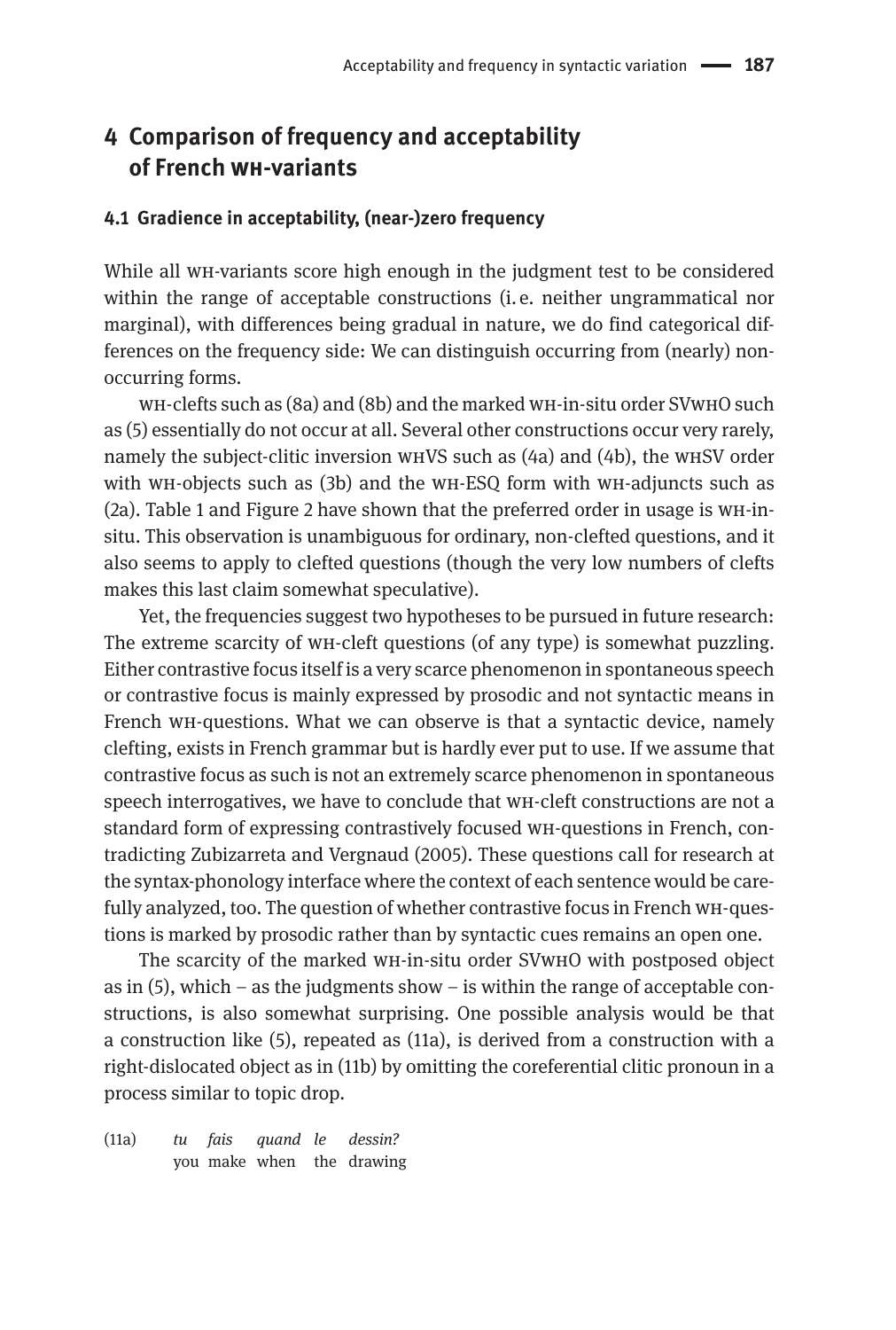(11b) *tu lei fais quand le dessini?* you CL make when the drawing

A follow-up analysis reveals that the frequency of occurrence of right-dislocated objects among all wh-questions is also very scarce: We only find 6 occurrences. Thus, the scarcity of (5) is not surprising under the assumption that the SVwhO order is derived from right-dislocated objects.

The scarcity of subject-clitic inversion as in (4a) and (4b) in spontaneous speech – a phenomenon already observed by Coveney (1996) and Culbertson (2010) – is in line with a clear distinction between "standard" French, the variety at pace with normative considerations (and also employed for writing) and colloquial French. This distinction can be expressed by a model of diglossia (Zribi-Hertz 2010) or generalized bilingualism (Meisel et al. 2011) of French native speakers.

#### **4.2 Gradience in both acceptability and frequency**

We observe clear contrasts between wh-adjunct questions and wh-object questions in frequency for those three word orders that occur somewhat regularly or that at least are not very scarce (namely  $WH-in-situ$  (1a)/(1b),  $WH-ESQ$  (2a)/  $(2b)$  and WHSV  $(3a)/(3b)$ . However, these contrasts are very subtle (WH-ESQ and whVS) or non-existent (wh-in-situ) in acceptability. One reason for this observation is the already-mentioned and surprising fact that wh-ESQ adjunct questions and whSV-object questions hardly occur in usage. What is more, the adjunctobject asymmetry has opposite directions in frequency and acceptability for the wh-ESQ and the whSV order. We will therefore proceed to follow-up analyses of the adjunct-object-asymmetry in frequency, which should provide some answers to these puzzling facts.

#### **4.3 Different preferences in acceptability and frequency**

The preferences for certain wh-variants revealed by the judgments (recall that all are nuances within the range of acceptable constructions) do not match the pattern in usage. This overall acceptability-frequency mismatch is most salient for the whVS form (4a)/(4b) (subject-clitic inversion receives the highest acceptability scores and hardly occurs in usage), and is also fairly clear for the wh-in-situ form (1a)/(1b) (its very high frequency is not reflected in the acceptability scores). Interestingly, these two variants have a "non-neutral" register or style value, with the wh-in-situ form being [+colloquial] and the subject-clitic-inversion [+formal].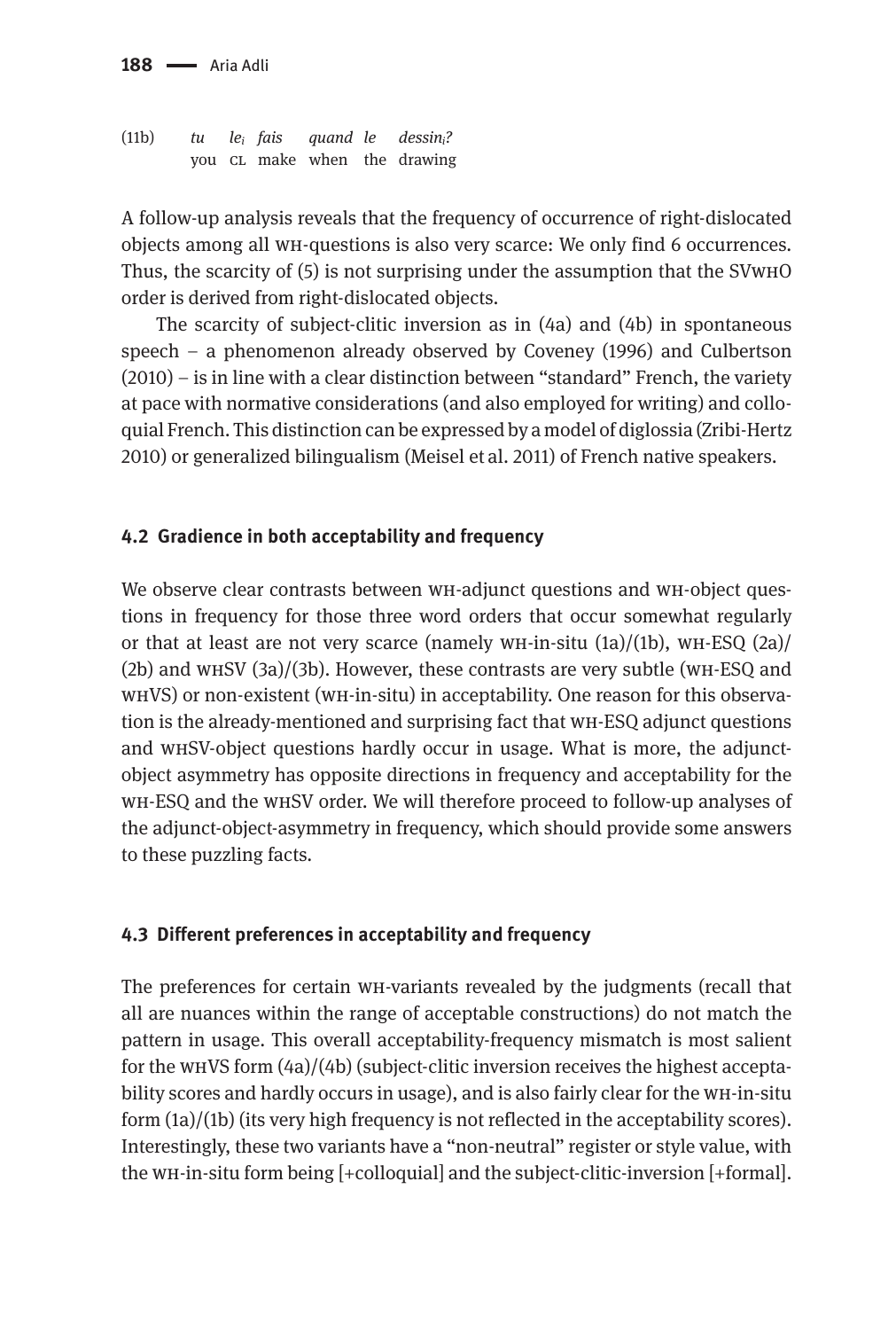To make the picture complete: whSV (3a)/(3b) and SVwhO (5) are also [+colloquial], while wh-ESQ (2a)/(2b) is often described as "neutral" (Behnstedt 1973: 104; Coveney 1996: 98) in the sense that it fits into several registers. I represent the register-neutrality of wh-ESQ by the presence of both [+colloquial] and [+formal]. Dufter (2008) shows that *c'est* clefts occur 2.5 times more often in corpus data of spoken French compared to corpus data of written French. My interpretation of his result is that wh-clefts, as scarce as they may be, are [+colloquial] (or better, they tilt towards the [+colloquial] side). Hence, the two variants with the highest acceptability values (wH-ESQ (2a)/(2b) and wHVS (4a)/(4b)) are precisely those forms which bear the [+formal] feature. What does this result mean for the relation between acceptability and frequency? It seems that speakers cannot *not* take the normative perspective into consideration when making acceptability judgments. Please recall that subjects were thoroughly instructed to leave aside the normative perspective and to rely on colloquial language. I come back to this point in Section 5.

#### **4.4 The issue of granularity and the analysis of frequency**

In order to understand the adjunct-object-asymmetries described in Sections 4.2 and 4.3, we will increase the level of granularity in the corpus queries. So far, we have analyzed full root-wh questions with a weak pronominal subject, comparing (the aggregation of all lexical/grammatical types of) wh-adjuncts with (the aggregation of all lexical/grammatical types of) wh-objects. Please note that it is useful and often necessary to aggregate lexical/grammatical subtypes: It allows us to cover a range of constructions and thus to further generalize the findings, and what is more, it helps to reduce the problem of data scarcity. To put it in methodological terms: There is always a trade-off between internal validity and consistency (fine-grained query, i.e. fewer data) and external validity and feasibility (coarse-grained query, i.e. more data); for further discussion on the grain problem, see Manning 2003 and Crocker and Keller 2006.

Granularity is a minor issue for the acceptability judgment test. The test sentences were constructed – in line with standard experimental methodology – in a consistent manner (see Appendix): In the present study, the wh-adjunct questions are all *quand* questions ('when' questions) and the wh-object questions are all *qui* questions ('who(m)' questions).

Even though a very fine-grained control of constructions is often undesirable for a number of syntactic corpus queries, here we need to further match the constructions in the corpus with the test sentences of the acceptability judgment. To this end, we have split up wh-adjunct questions into three categories: wh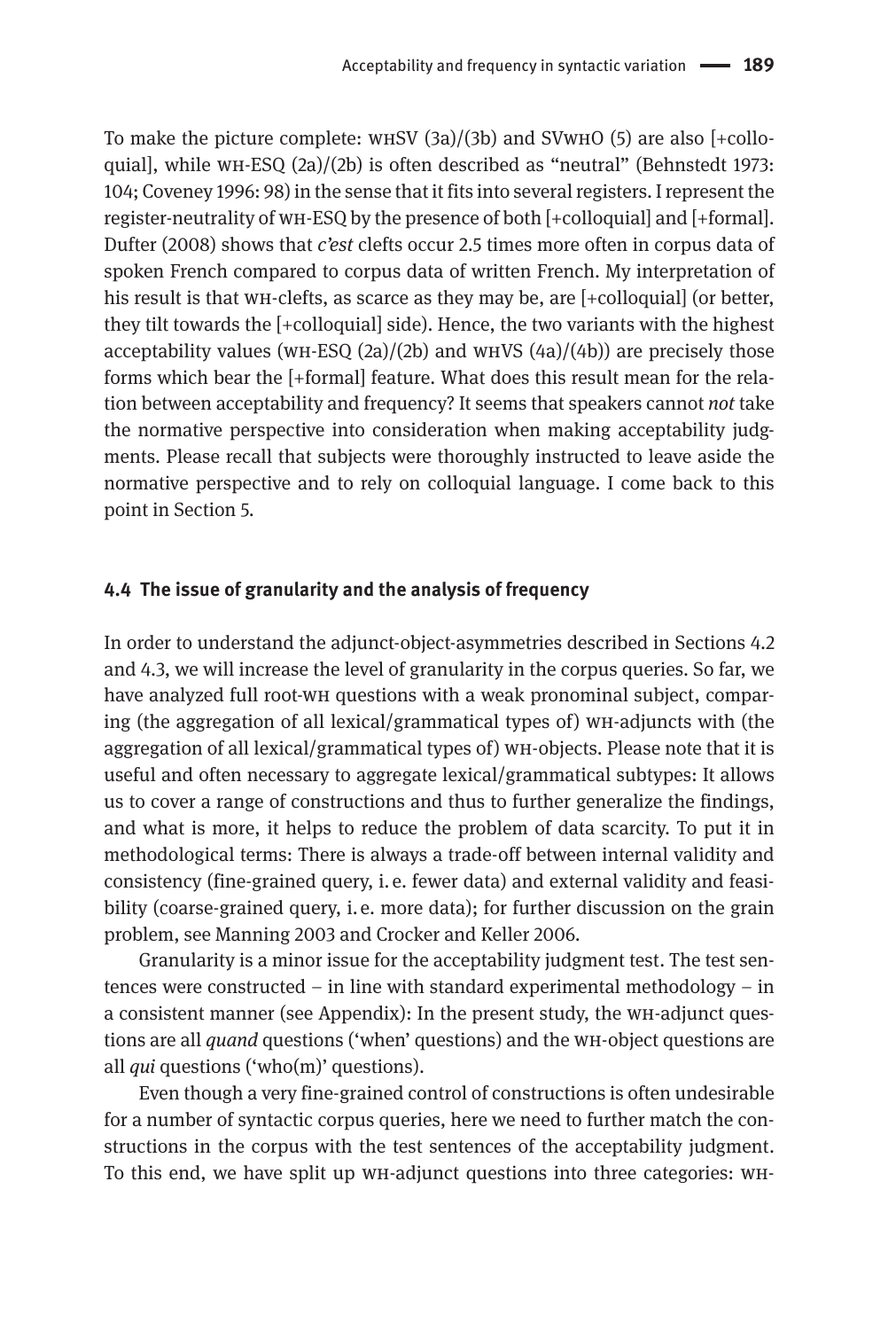reason questions, wh-time questions and other wh-adjunct questions. Each category was further subdivided into questions with (phonologically lighter) simple wh-words (e. g. *pourquoi* 'why', *quand* 'when', *où* 'where', *comment* 'how') and (phonologically heavier) discourse-linked and/or prepositional wh-expressions (e. g. *pour quelle raison* 'for which reason', *dans quelle pièce* 'in which room', *de quelle manière* 'which way'). The separation by these categories was motivated as follows: First, wh-time questions match the test sentences of the acceptability judgments. Furthermore, there are good reasons to believe that TIME adjuncts are placed higher in the syntactic tree than many other adjuncts (e. g. manner, place) (see e.g. Rigau 2002, who adjoins the former to IP and the latter to VP). Second, wh-reason adjuncts show a particular behavior in many languages: For example, only wh-reason questions allow preverbal subjects (as opposed to unmarked postverbal subjects) in all Spanish varieties (Torrego 1984; Gutiérrez-Bravo 2006; Adli 2010b). Stepanov and Tsai (2008) argue in a cross-linguistic study that whreason (and wh-purpose) questions differ from other wh-adjuncts by their very high position in the tree. They place them in a high layer of the CP-system. Third, all other wh-adjuncts remain aggregated in order to minimize problems of data scarcity.

With regard to wh-objects, we distinguished (as with wh-adjuncts) between simple wh-words and D-linked and/or prepositional wh-expressions. In addition, we distinguished between [+human] and [-human] wh-objects. Please note that the fine-grained analysis of wh-objects is based on the data of a subsample of *N*=48 speakers – unlike the rest of our quantitative analyses which builds on the results of 101 speakers: Animacy of referential expressions was later added to the annotations, but only for roughly half of the sample. Nevertheless, 48 speakers still represent a sufficient sample size. Moreover, we compare further arithmetic means of individual relative frequencies below, thus the different sample sizes are also unproblematic from this technical perspective. We find 196 instances of [-humain] wh-object questions within this subsample. However, [+human] whobjects (e. g. *qui* 'who' or *quelle personne* 'which person') only occur three times and cannot be analyzed due to data scarcity.<sup>4</sup> The extreme frequency discrepancy between [+human] and [-human] wh-object questions might be – for reasons not yet fully understood – a general yet surprising property of spontaneous speech: our findings are in line with the distribution in the Ottawa-Hull corpus, where *que/quoi* 'what' were identified by Elsig (2009: 157) 434 times compared to only 14 instances of *qui* 'who(m)'.

**<sup>4</sup>** We would like to add that wh-indirect questions would not be analyzable either because they occur only three times in the entire corpus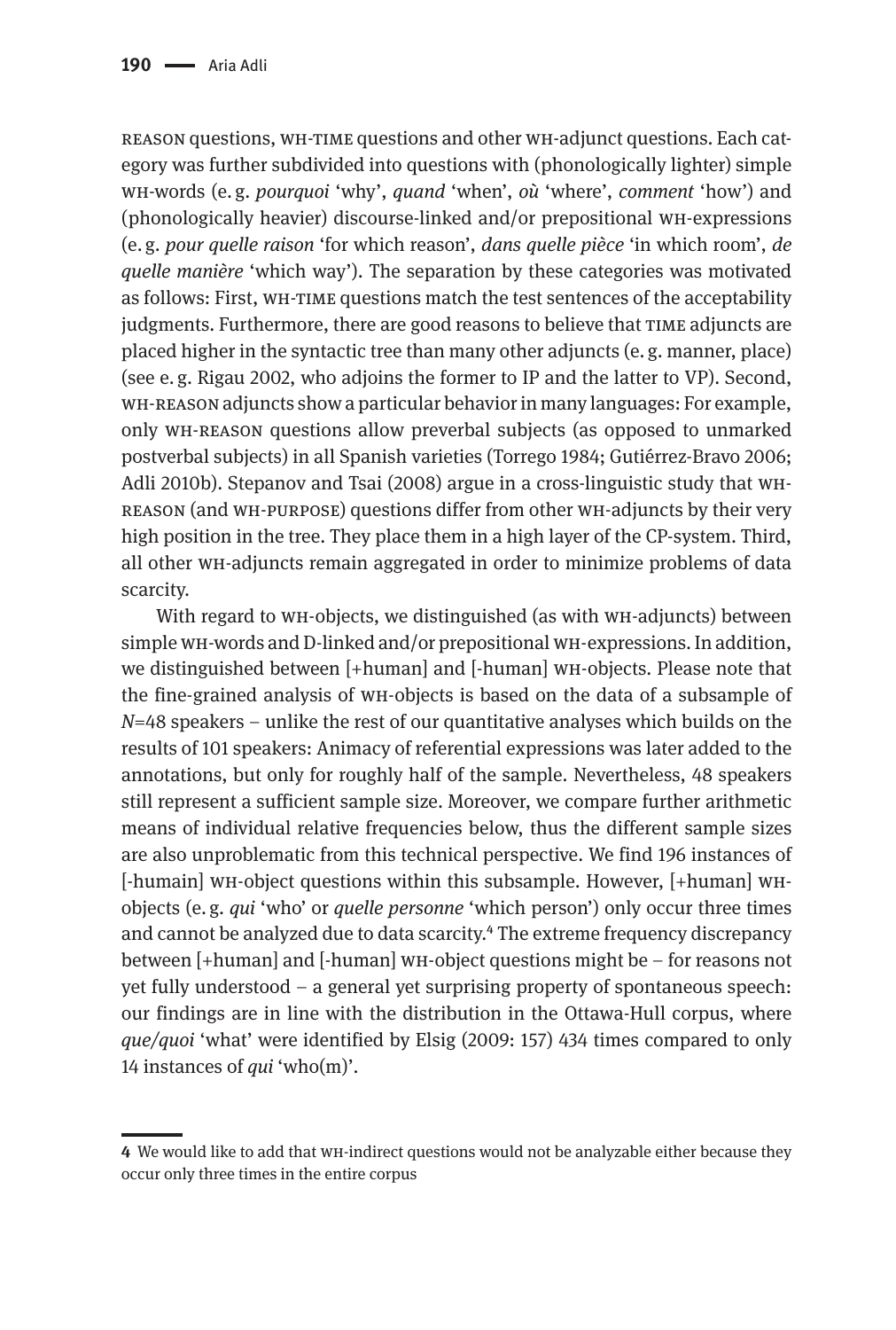The fine-grained analysis outlined above allows us to construct an exact match between the test sentences of the acceptability judgments and the data from spontaneous speech with regard to wh-adjunct questions (with *quand*). However, it does not allow a match with regard to wh-object questions because of the scarcity of [+human] wh-objects in the corpus.

Relative frequencies according to (10b) are calculated based on all eight subtypes within a category, i.e. four word orders and two weights of the WH-element.<sup>5</sup> For example, many wh-time questions can, at least theoretically, be expressed by one of the four word orders and either by *quand* or a complex wh-expression.6

#### **4.5 Results based on the fine-grained corpus queries**

Table 2 reveals all in all 37 wh-reason questions, most of them with *pourquoi*. We also count 171 WH-TIME questions, most of which are realized by non-simple forms (e. g. à quelle heure 'at which hour'). Furthermore, there are 221 other whadjuncts: The most frequent one in this category is the manner adjunct *comment* 'how', the second most frequent one is the place adjunct *où* ('where'). There are also some non-simple wh-elements, mostly place (e. g. à quel étage, dans quelle pièce, dans quelle domaine) and manner adjuncts (e. g. *de quelle manière, dans quelles circonstances, en quels termes*).

|                | WH-<br><b>REASON:</b><br>pourquoi +DL/PP | WH-<br>REASON, | WH-TIME: WH-TIME,<br>quand | $+DL/PP$                        | WH-VP-<br>$-DL$     | WH-VP-<br>adjuncts, adjuncts,<br>$+DL/PP$ | WH dir.<br>objects,<br>-human: -human,<br>$que/quoi + DL$ | wн dir.<br>objects, |
|----------------|------------------------------------------|----------------|----------------------------|---------------------------------|---------------------|-------------------------------------------|-----------------------------------------------------------|---------------------|
| WH-in-<br>situ | $0.03(5)$ $0.01(1)$                      |                |                            | 0.12(24)0.43(94)0.41(94)0.1(29) |                     |                                           | $0.26(54)$ $0.22(42)$                                     |                     |
| WH-ESQ         | 0.03(3) 0(0)                             |                | 0.04(11)0.01(3)            |                                 | $0.02(7)$ 0(0)      |                                           | $0.35(79)$ 0(1)                                           |                     |
| <b>WHSV</b>    | 0.15(19) 0.02(3)                         |                | 0(1)                       | 0.1(26)                         | 0.28(73)0.02(7)     |                                           | 0(0)                                                      | 0.06(13)            |
| <b>WHVS</b>    | $0.01(5)$ $0.01(1)$                      |                | 0(0)                       | 0.03(10)                        | $0.03(6)$ $0.02(3)$ |                                           | 0.01(3)                                                   | 0.03(4)             |

**Table 2:** Relative and absolute frequencies of different types of wh-adjunct and wh-object questions

**<sup>5</sup>** The rows for the SVwhO, wh-cleft and wh-in-situ cleft variants can be disregarded: With just four tokens across all wh-types, their relative frequencies are mostly 0.00 (in two cells they are 0.01).

**<sup>6</sup>** This reasoning in terms of true variation of course does not apply to the category of other whadjuncts. The envelope in this case is more approximate.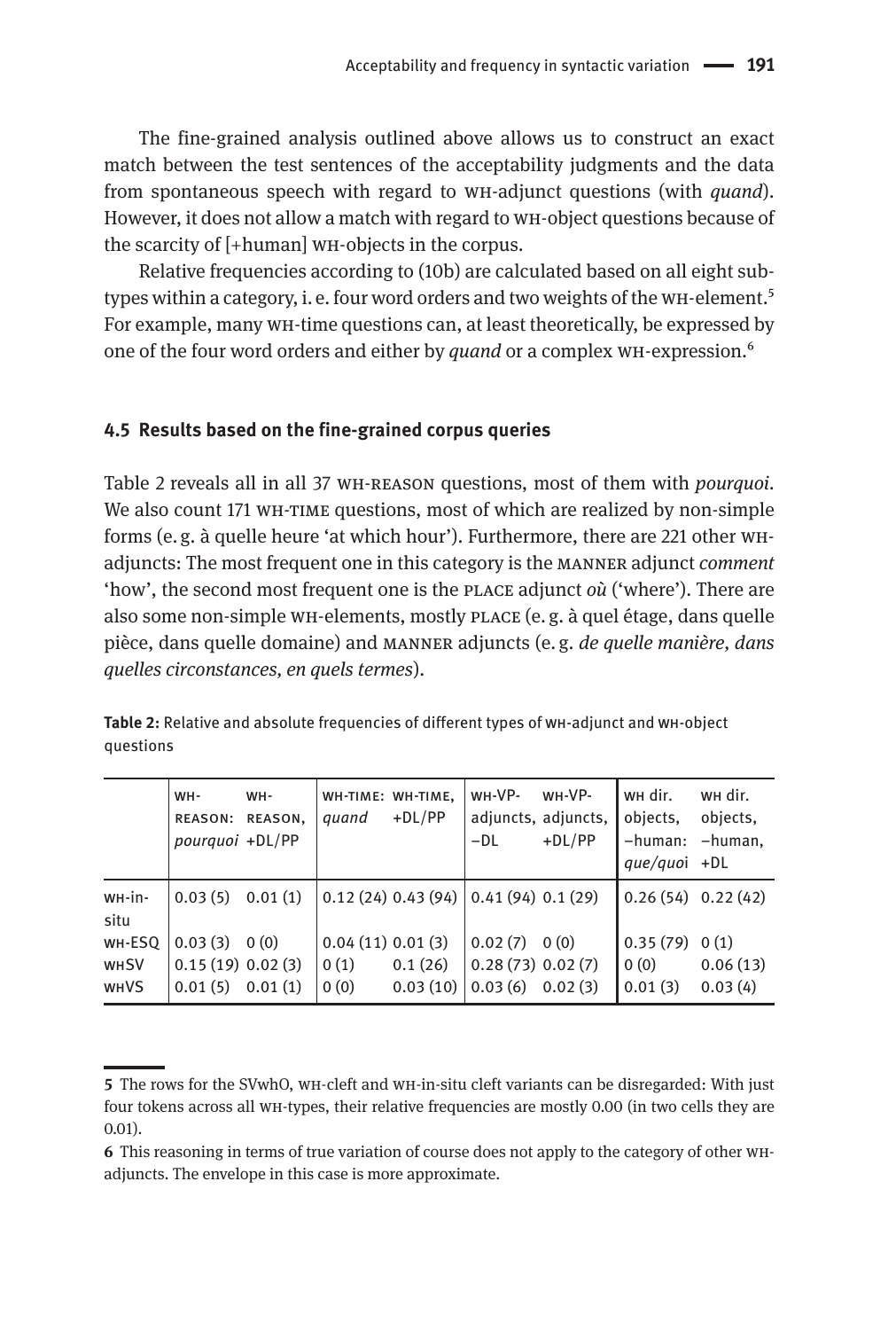The coarse-grained analysis in Figure 4 above reveals that the wh-in-situ order is the most frequent variant for both wh-adjunct and wh-object questions. However, the fine-grained analysis in Figure 5 now exhibits two constructions with a different pattern, having a dispreference for wh-in-situ: (i) the wh-REASON question with *pourquoi* is preferred with the WhSV form and (ii), the WH-object question with *que/quoi* is preferred with the wh-ESQ form.



**Figure 5:** Relative frequencies of different types of wh-adjunct and wh-object questions

With regard to (i) we notice a clear dispreference of the reason-adjunct *pourquoi* for the wh-in-situ order. This finding can be seen as corpus-linguistic evidence in support of the claim made by Stepanov and Tsai (2008) according to which REAson-why is base-generated in a very high CP-position. Under their assumption we should not find any instance of in-situ REASON-why, yet Table 2 contains some sporadic cases. A new inspection of these sporadic cases reveals that all except for one (*et ils étaient louches pourquoi?* 'and why were they indecent?') are ambiguous between a reason and purpose interpretation (e. g. *t'es montée pourquoi?* 'why did you go up?'). Thus, the data seem to support the authors' claim that reason-why, unlike purpose-why, cannot occur in-situ.

With regard to (ii), we can first state that the high relative frequency of WHobject questions with wh-ESQ order in Figure 4 is not due to questions with Dlinked wh-elements but to questions with monosyllabic *que* (recall that Modern French displays a complementary distribution in wh-object questions with *quoi* occurring in-situ and *que* in all other positions). The *est-ce que* question particle occurs mostly with *que*, which is in line with Elsig (2009) and Druetta (2002, 2003, 2008: 127). Although the absolute frequencies in Table 2 also point at a few cases of (simple) wh-adjuncts with *est-ce que*, their relative frequencies remain minimal. When a variable has variants with relative frequencies close to zero and at the same time other variants with much higher values, the near-zero-variants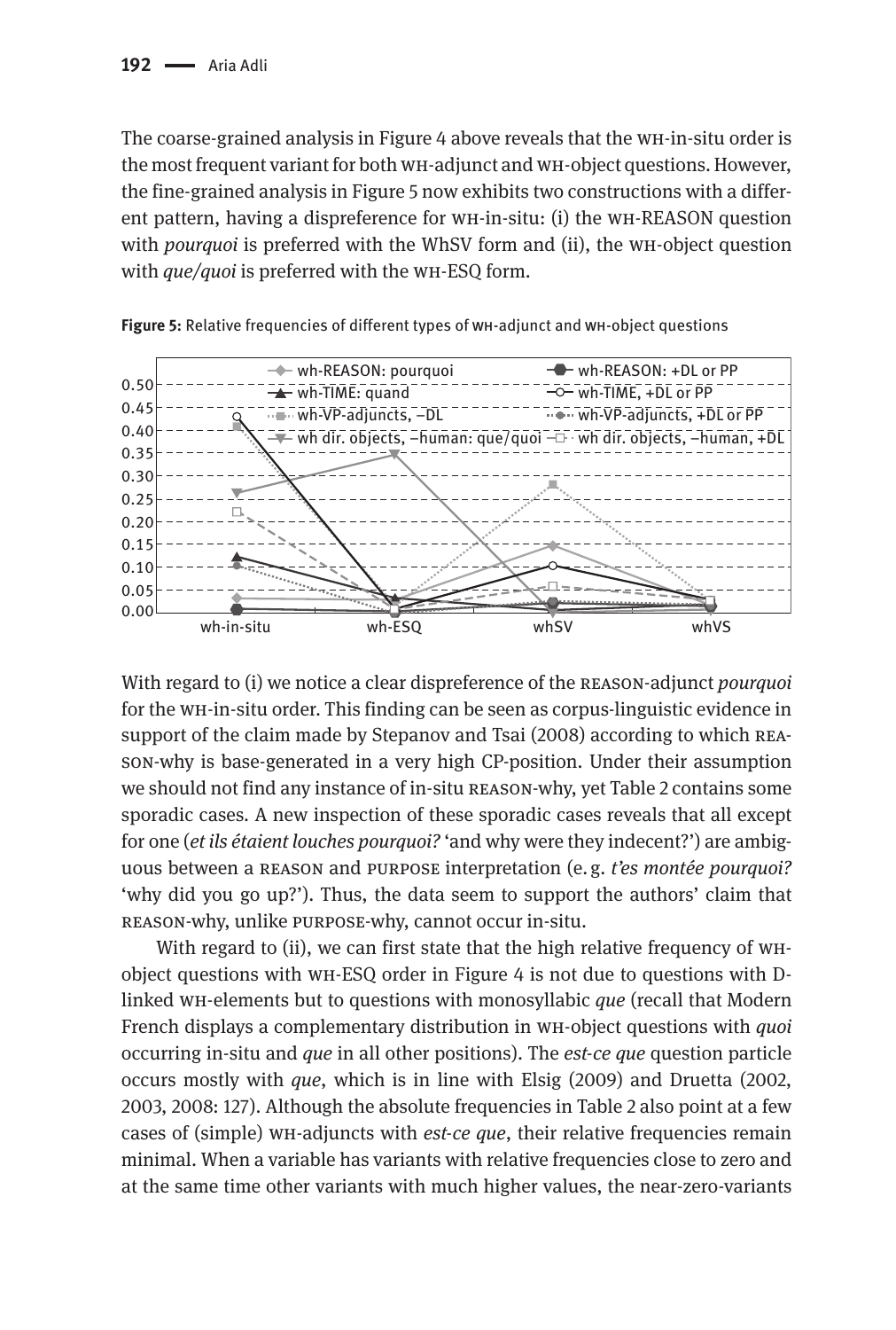might be instable phenomena, in which case a "small push" could bring them to extinction. We conclude that *est-ce que* is limited to simple, i.e. phonologically light, mostly monosyllabic wh-forms: The only clearly stable wh-construction occurring with *est-ce que* is the wh-object question with *que*. In the course of its grammaticalization since its appearance in the sixteenth century (Foulet 1921: 265), *est-ce que* has lost the meaning of the source construction in wh-questions (Druetta 2003): *Est-ce que* wh-questions are no longer emphatic. This source meaning only remains – to a minor extent – in present-day yes/no questions (Mosegaard-Hansen 2001: 471). In wh-questions, *est-ce que* has thus become a neutral, redundant interrogative particle (redundant because the interrogative feature is already expressed by the wh-element). The fact that *est-ce que* is clearly limited to *que* in modern spoken French suggests a further change: *Est-ce que* now primarily functions as a morpho-phonological host for the wh*-*clitic *que*. Interestingly, *que* differs from all other French wh-words in that it is not an independent word but a proclitic requiring a host (Poletto and Pollock 2004): It can either cliticize to a verb (*qu'as-tu dit* 'what have you said') – however, the whVS order is, as we assume, not part of colloquial Modern French grammar. Alternatively, it can cliticize to *est-ce que –* which is thus the only remaining option for fronting *que* in the colloquial variety.

Finally, we notice that the mismatch between acceptability and frequency for the whSV order shown in Figure 4 would be less pronounced if we took into account the relative frequency of *quand* questions (see Figure 5). The patterns of the very low relative frequency of *quand* and the low relative frequency of whobjects are similar to the acceptability values of whSV wh-adjunct and wh-object questions: These judgment values are rather low within the overall picture of all wh-variants. Furthermore, wh-adjunct questions have a slightly lower acceptability value than WH-object questions in Figure 4, i.e. the directionality of the acceptability-frequency mismatch between argument and adjunct questions disappears if we restrict ourselves to *quand* questions in the corpus.

### **5 Discussion**

Having discussed the frequency of wh-ESQ questions in spontaneous speech, we will now compare their relative frequencies with their acceptability ratings. Please recall that the test sentences for the acceptability judgment test either contain the wh-object *qui* 'who(m)' as in (2a) or the wh-adjunct *quand* 'when' as in (2b). Although wh-ESQ questions with [+human] wh-objects or wh-adjuncts are extremely scarce or do not occur at all in usage (Table 2), they score high in acceptability (Figure 3). While the role of *est-ce que* is essentially limited to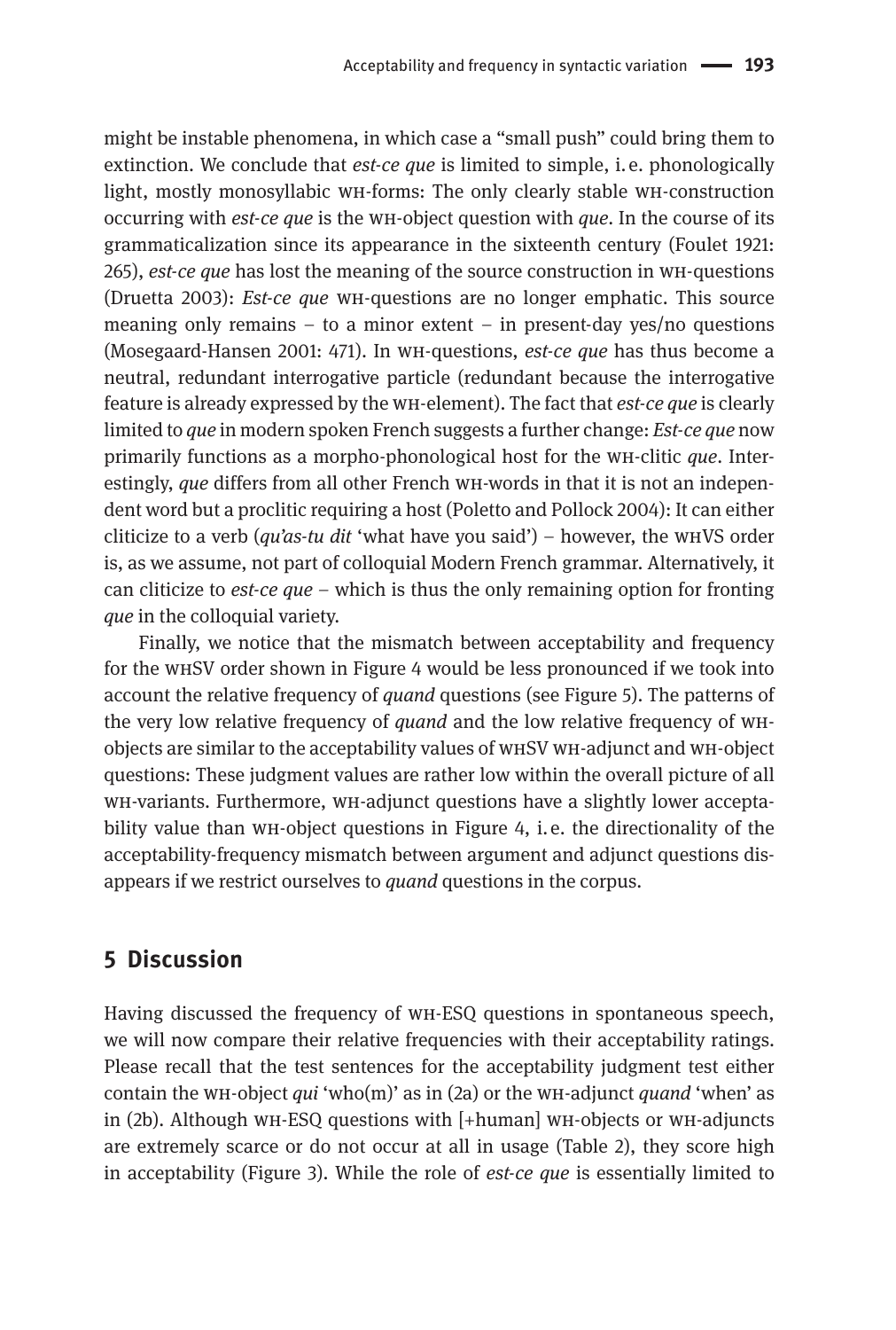being a clitization host for *que* in colloquial French, it remains a broadly available, optional interrogative particle in wh-questions in standard French. It is interesting to note – also as an anecdote on standard French prescriptivism – that *est-ce que* was only approved by the Académie Française in the 1930s – to be "disapproved" again in 1987 (Grevisse 1993: 605/606). Nowadays, the wh-ESQ question is neither considered elegant nor "popular" from a normative point of view. Rather, it can be described as neutral. In Section 4.3, this register neutrality has been represented as the coexistence of both a [+formal] and a [+colloquial] feature. That being said, how does the normative influence act on the acceptability judgments?

First, the fact that neutral wh-ESQ, like formal whVS, scores highest in acceptability indicates that normative influence or bias on judgments does not seem to act as a *bonus* for the standard variety, but rather as a *malus*/cost for constructions that are [+colloquial] only. Interestingly, colloquial wh-in-situ is not among the constructions that scored highest, either.

The acceptability judgments on the highly formal complex inversion question – which is not discussed in detail in the present study because it does not belong to the envelope of variation – also support this assumption. WH-object questions with complex inversion such as (6b) received a mean acceptability score of 0.8, and wh-adjunct questions with complex inversion such as (6a) received a score of 0.94 – yet they hardly ever occur (see Table 1). A comparison with the other ratings in Figure 4 reveals that (6a) receives a relatively high score – irrespective of its particularly high level of formality. Importantly, normative influence does not explain any categorical difference in terms of acceptability vs. unacceptability, but it is one of the factors behind the systematic nuances within the range of acceptable constructions.

Second, we can observe a difference in the span of registers reflected by acceptability and frequency data. While frequency data from spontaneous speech (excluding highly formal speech contexts) provide insight into colloquial language, acceptability data reflect the entire range of registers available to a speaker. The results suggest that it is difficult for speakers to judge a variant that does not exist in register x as unacceptable, as long as it exists in register y. In other words, speakers seem to accept a construction if it belongs to any register of their language. However, based on the present results it is still unclear whether this phenomenon only occurs if register  $y$  is higher than register  $x$ , i.e. whether speakers are only unable to disregard those constructions with a higher stylistic value. The effect of register spanning in judgments is at least one part of the explanation as to why certain constructions hardly occur although they are rated as acceptable. It might also offer a diagnostic tool to distinguish between diglossia and bilingualism. Bilingualism would be characterized by a better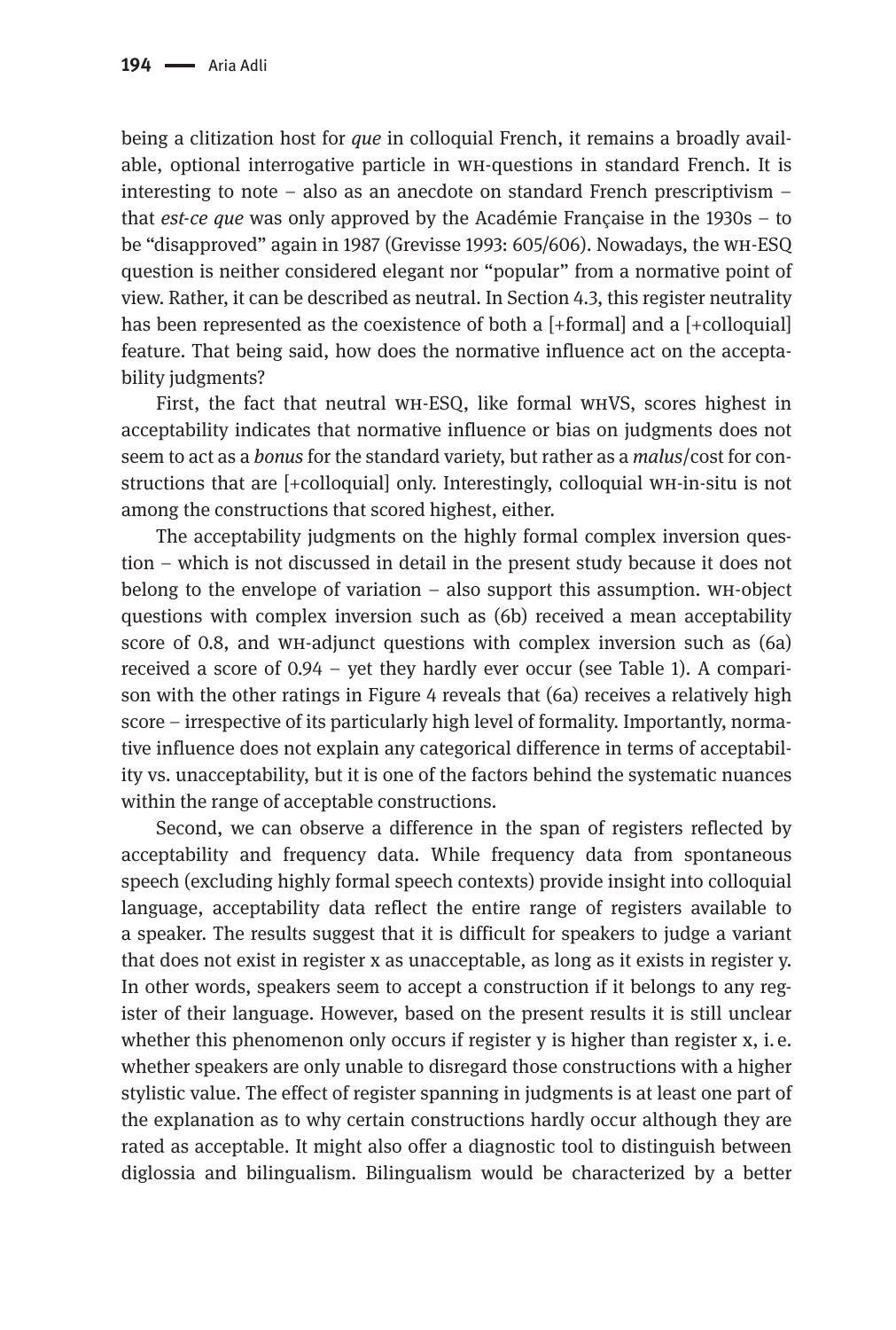capacity to keep the languages apart when performing acceptability judgments. From this point of view, French speakers are diglossic rather than bilingual.

We can thus conclude that acceptability judgments cover a broad range of registers but are at the same time tinted by norm. They are tinted more or less, depending on the weight of such norms and the plainness of diglossia in a speech community. The results of the present study also suggest that the analogy often drawn between acceptability judgments and the laws of perception of psychophysical stimuli (Bard et al. 1996) could be a myth and too much of an idealization. Many linguists would agree that norms weigh rather more than less in France today, where the "ideology of the standard […] is specially vigorous" (Gadet 2007: 27). Given that normative influences are a sociolinguistic phenomenon, a straightforward follow-up question for future research is whether or not this influence is subject to social variation; if so, this would mean that the relation between acceptability and frequency as such is subject to social variation. It has been shown that acceptability judgments can reflect systematic social differences (Adli 2013). In statistical terminology, this hypothesis would entail that the specific form of interaction between acceptability and frequency is socially dependent.

Ironically, acceptability judgments, which have long had a bad reputation in sociolinguistics, offer an interesting yet unexploited potential for sociolinguistic studies: They contribute to determining the envelope of variation in syntax (by taking into account acceptable but scarce constructions). Furthermore, they can help to identify normative influences. A promising path for both sociolinguistic and syntactic research is to work with both types of data, combining forces, and carefully laying out which aspects each type of data can and cannot reveal. Finally, the combination of acceptability and frequency can help to analyze syntactic change in progress more precisely: This approach can help to identify constructions that are no longer in use, but still exist in a non-colloquial variety of the speech community.

### **References**

Adli, Aria (2004): *Grammatische Variation und Sozialstruktur.* Berlin: Akademie Verlag.

- Adli, Aria (2006): French wh-in-situ Questions and Syntactic Optionality: Evidence from three data types. *Zeitschrift für Sprachwissenschaft* 25(2): 163–203.
- Adli, Aria (2010a): Constraint Cumulativity and Gradience: Wh-Scrambling in Persian. *Lingua* 120(9): 2259–2294.
- Adli, Aria (2010b): The Semantic Role of the Wh-Element and Subject Position in Spanish and Catalan. *STUF – Language Typology and Universals* 63(2): 103–117.
- Adli, Aria (2011a): *Gradient Acceptability and Frequency Effects in Information Structure: a quantitative study on Spanish, Catalan, and Persian*. Habilitationsschrift, Universität Freiburg.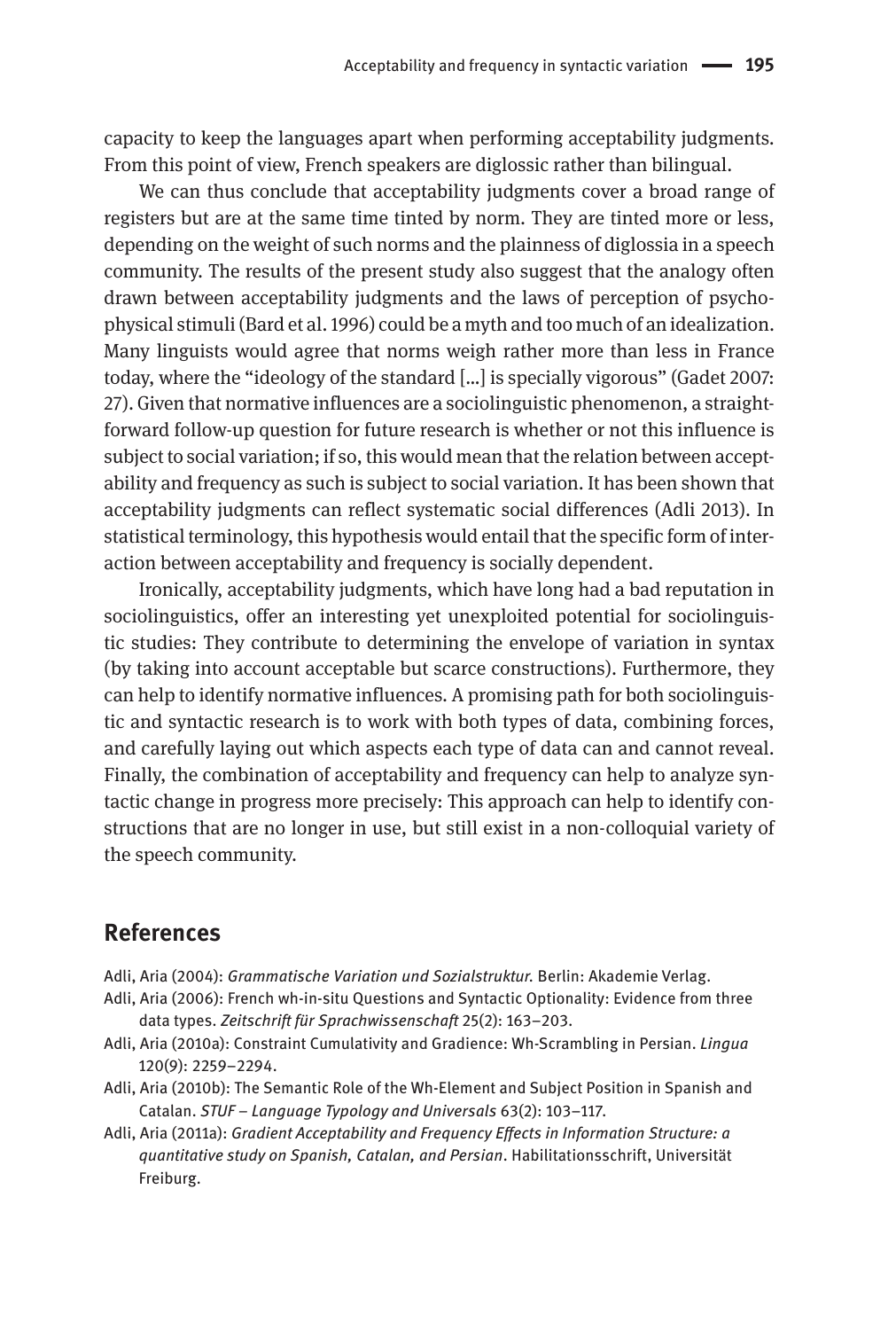- Adli, Aria (2011b): A Heuristic Mathematical Approach for Modeling Constraint Cumulativity: Contrastive Focus in Spanish and Catalan. *The Linguistic Review* 28(2): 111–173.
- Adli, Aria (2011c): On the Relation between Acceptability and Frequency. In: Esther Rinke and Tanja Kupisch (eds.), *The development of grammar: language acquisition and diachronic change – In honour of Jürgen M. Meisel*, 383–404*.* Amsterdam/New York: John Benjamins.
- Adli, Aria (2013): Syntactic Variation in French Wh-Questions: a quantitative study from the angle of Bourdieu's sociocultural theory. *Linguistics* 51(3): 473–515.
- Auger, Julie (1994): *Pronominal Clitics in Quebec Colloquial French: a Morphological Analysis*. PhD dissertation, University of Pennsylvania.
- Ayres-Bennett, Wendy (1994): Negative Evidence: Or Another Look at the Non-Use of Negative ne in Seventeenth-Century French. *French Studies* 48: 63–85.
- Baayen, R. Harald, Cristina Burani and Robert Schreuder (1997): Effects of semantic markedness in the processing of regular nominal singulars and plurals in Italian. In: Geert Booij and Jaap van Marle (eds.), *Yearbook of Morphology 1996*, 13–33*.* Dordrecht: Kluwer.
- Backus, Ad and Maria Mos (2011): Islands of (Im)Productivity in Corpus Data and Acceptability Judgments: Contrasting Two Potentiality Constructions in Dutch. In: Doris Schönefeld (ed.), *Converging Evidence: Methodological and Theoretical Issues for Linguistic Research*, 165–192*.* Amsterdam: John Benjamins.
- Bader, Markus and Jana Häussler (2010): Toward a model of grammaticality judgments. *Journal of Linguistics* 46(2): 273–330.
- Bard, Ellen Gurman, Dan Robertson and Antonella Sorace (1996): Magnitude Estimation of Linguistic Acceptability. *Language* 72(1): 32–68.
- Behnstedt, Peter (1973): *Viens-tu? Est-ce que tu viens? Tu viens ? Formen und Strukturen des direkten Fragesatzes im Französischen.* Tübingen: Narr.
- Bybee, Joan L. and David Eddington (2006): A Usage-based Approach to Spanish Verbs of 'Becoming'. *Language* 82(2): 323–355.
- Chomsky, Noam (1965): *Aspects of the Theory of Syntax.* Cambridge: MIT Press.
- Coveney, Aidan B. (1996): *Variability in Spoken French. A Sociolinguistic Study of Interrogation and Negation.* Exeter: Elm Bank.
- Coveney, Aidan and Laurie Dekhissi (2013): *Variation dans l'emploi des interrogatives partielles dans le cinéma de banlieue.* Paper presented at 'La syntaxe des interrogatives', Neuchâtel.
- Crocker, Matthew and Frank Keller (2006): Probabilistic grammars as models of gradience. In: Gisbert Fanselow, Caroline Fery, Ralf Vogel and Matthias Schlesewsky (eds.), *Gradience in Grammar*, 227–245*.* Oxford: Oxford University Press.
- Culbertson, Jennifer (2010): Convergent evidence for categorial change in French: From subject clitic to agreement marker. *Language* 86(1): 85–132.
- Dekhissi, Laurie (in prep.): *Un nouveau français populaire?* PhD dissertation, University of Exeter.
- Déprez, Viviane, Kristen Syrett and Shigeto Kawahara (2013): The interaction of syntax, prosody, and discourse in licensing French wh-in-situ questions. *Lingua* 124: 4–19.
- Drijkoningen, Frank and Brigitte Kampers-Manhe (2008): On inversions and the interpretation of subjects in French. *Probus* 20(2): 147–209.
- Druetta, Ruggero (2002): *Qu'est-ce tu fais*? État d'avancement de la grammaticalisation de *est-ce que*. Première partie. *Linguae* 2: 67–88.
- Druetta, Ruggero (2003): *Qu'est-ce tu fais*? État d'avancement de la grammaticalisation de *est-ce que*. Deuxième partie. *Linguae* 1: 21–35.
- Druetta, Ruggero (2008): *La question en français parlé : étude distributionnelle.* Torino: Trauben Edizioni.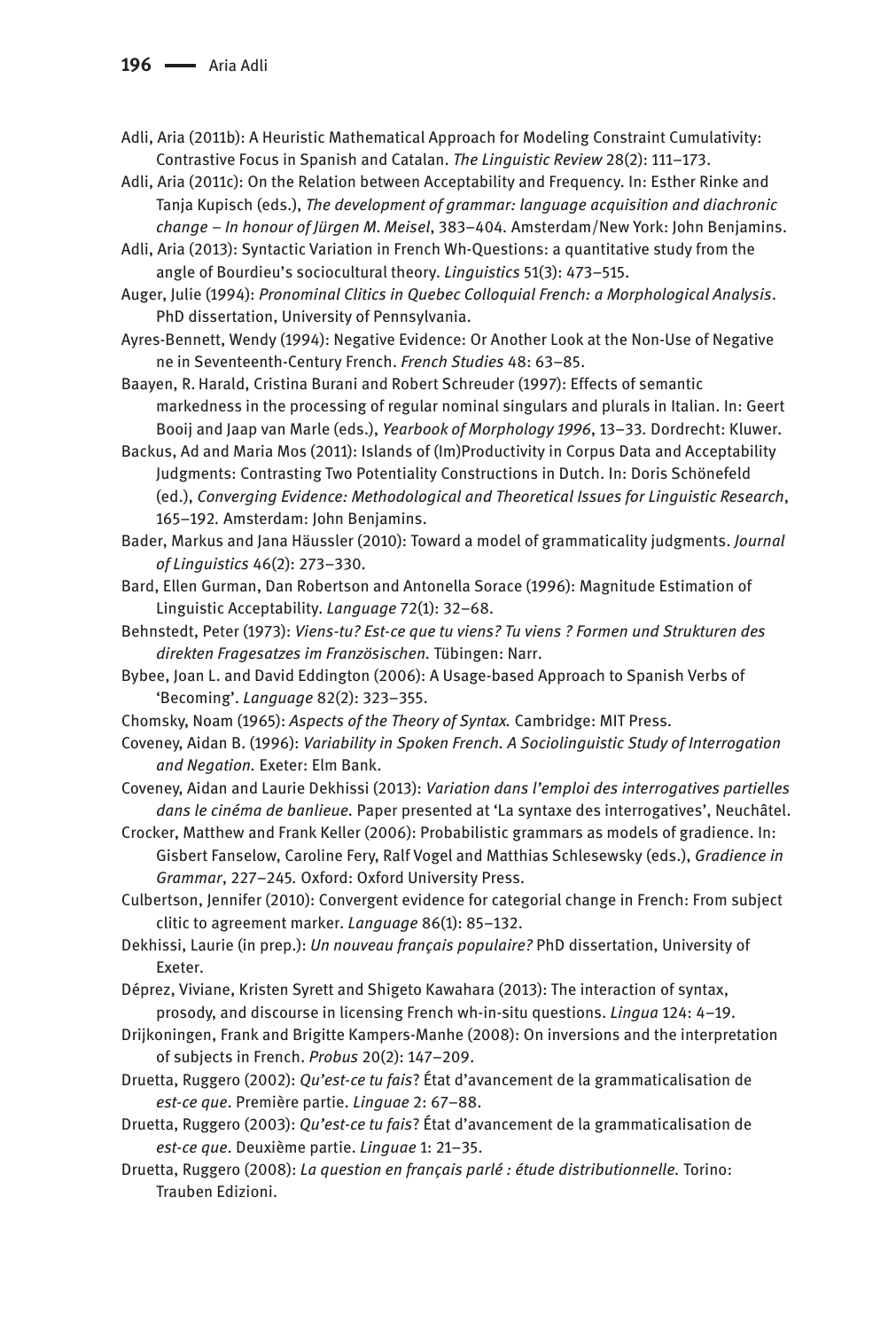Dufter, Andreas (2008): On explaining the rise of c'est-clefts in French. In: Ulrich Detges and Richard Waltereit (eds.), *The Paradox of Grammatical Change: Perspectives from Romance*, 31–56*.* Amsterdam: John Benjamins.

Elsig, Martin (2009): *Grammatical Variation across Space and Time – The French Interrogative System.* Amsterdam/Philadelphia: John Benjamins.

Escandell-Vidal, Victoria (2002): Echo-syntax and metarepresentations. *Lingua* 112: 871–900.

Featherston, Sam (2005): The Decathlon Model: Design features for an empirical syntax. In: Stephan Kepser and Marga Reis (eds.), *Linguistic Evidence: Empirical, Theoretical, and Computational Perspectives*, 187–208*.* Berlin/New York: Mouton de Gruyter.

Foster, Jennifer (2007): Real bad grammar: Realistic grammatical description with grammaticality. *Corpus Linguistics & Linguistic Theory* 3(1): 73–86.

Foulet, Lucien (1921): Comment ont évolué les formes de l'interrogation. *Romania* 47: 243–348. Freyd, Max (1923): The graphic rating scale. *Journal of Educational Psychology* 14: 83–102.

Funke, Frederik (2010): *Internet-Based Measurement With Visual Analogue Scales: An Experimental Investigation*. PhD dissertation, Universität Tübingen.

Gadet, Françoise (2007): *La variation sociale en français (2ème édition).* Paris: Ophrys. Greenbaum, Sidney (1976): Syntactic Frequency and Acceptability. *Lingua* 40: 99–113.

Greenbaum, Sidney (1977): Judgments of Syntactic Acceptability and Frequency. *Studia Linguistica: Revue de Linguistique Generale et Comparee/Journal of General and Comparative Linguistics* 31: 83–105.

Greenberg, Joseph H. (1966): *Language universals: with special reference to feature hierarchies.* The Hague: Mouton.

Grevisse, Maurice (1993): *Le bon usage: grammaire française.* Paris: Duculot.

Gutiérrez-Bravo, Rodrigo (2006): *Structural Markedness and Syntactic Structure: A Study of Word Order and the Left Periphery in Mexican Spanish.* New York/London: Routledge.

Hamlaoui, Fatima (2011): On the role of phonology and discourse in Francilian French wh-questions. *Journal of Linguistics* 47(01): 129–162.

Haspelmath, Martin (2006): Against Markedness (and What to Replace It With). *Journal of Linguistics* 42(1): 25–70.

Kayne, Richard S. and Jean-Yves Pollock (1978): Stylistic inversion, successive cyclicity and move-NP in French. *Linguistic Inquiry* 9: 595–621.

Kempen, Gerard and Karin Harbusch (2005): The Relationship between Grammaticality Ratings and Corpus Frequencies: A Case Study into Word Order Variability in the Midfield of German Clauses. In: Stephan Kepser and Marga Reis (eds.), *Linguistic Evidence: Empirical, Theoretical and Computational Perspectives*, 329–349*.* Berlin/New York: Mouton de Gruyter.

Kempen, Gerard and Karin Harbusch (2008): Comparing Linguistic Judgments and Corpus Frequencies as Windows on Grammatical Competence: A Study of Argument Linearization in German Clauses. In: Anita Steube (ed.), *The Discourse Potential of Underspecified Structures*, 179–192*.* Berlin/New York: de Gruyter.

Labov, William (1982): Building on empirical foundations. In: Winfred P. Lehmann and Yakov Malkiel (eds.), *Perspectives on Historical Linguistics*, 17–92*.* Amsterdam/Philadelphia: John Benjamins.

Labov, William (1996): When Intuitions fail. In: Lisa McNair, Kora Singer, Lise M. Dolbrin and Micgelle M. Aucon (eds.), *Papers from the Parasession on Theory and Data in Linguistics. Chicago Linguistic Society 32*, 77–106*.* Chicago: Chicago Linguistic Society.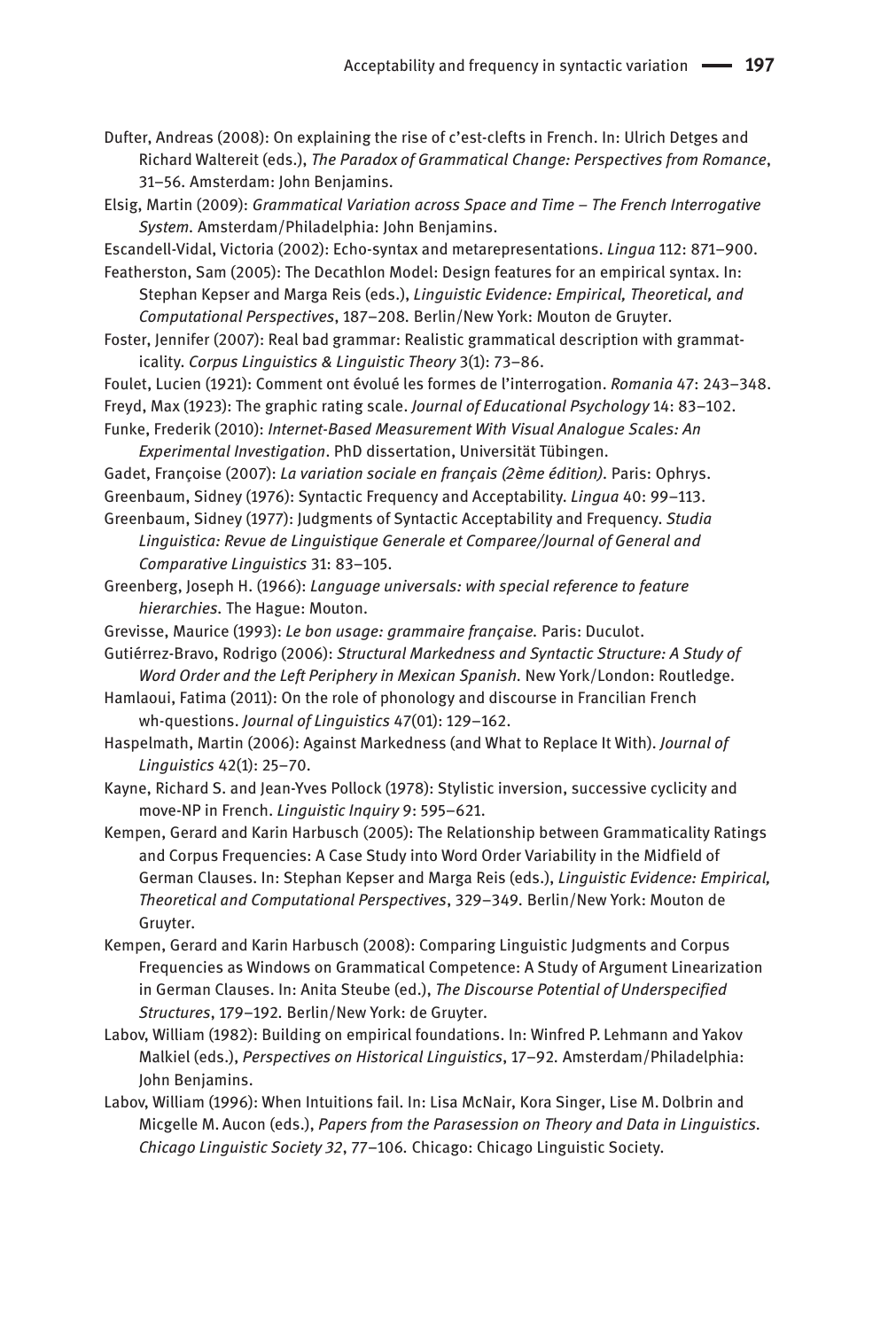- Lambrecht, Knud (2001): A framework for the analysis of cleft constructions. *Linguistics* 39(3): 463–516.
- Manning, Christopher D. (2003): Probabilistic Syntax. In: Rens Bod, Jennifer Hay and Stefanie Jannedy (eds.), *Probabilistic Linguistics*, 289–341*.* Cambridge: MIT Press.

Meisel, Jürgen M., Martin Elsig and Matthias Bonnesen (2011): Delayed Acquisition of Grammar in First Language Development: Subject-Verb Inversion and Subject Clitics in French Interrogatives. *Linguistic Approaches to Bilingualism* 1(4): 347–390.

Mosegaard-Hansen, Maj-Britt (2001): Syntax in interaction: Form and function of yes/no interrogatives in spoken standard French. *Studies in Language* 25(3): 463–520.

Newmeyer, Frederick J. (2010): Accounting for rare typological features in formal syntax: three strategies and some general remarks. In: Jan Wohlgemuth and Michael Cysouw (eds.), *Rethinking Universals*, 195–221*.* Berlin/New York: Mouton de Gruyter.

Poletto, Cecilia and Jean-Yves Pollock (2004): On wh-clitics and wh-doubling in French and some North Eastern Italian dialects. *Probus* 16(2): 241–272.

Poplack, Shana (1989): The care and handling of a mega-corpus. In: Ralph Fasold and Deborah Schiffrin (eds.), *Language Change and Variation*, 411–451*.* Amsterdam: John Benjamins.

Prieto, Pilar and Gemma Rigau (2007): The Syntax-Prosody Interface: Catalan interrogative sentences headed by *que*. *Journal of Portuguese Linguistics* 6(2): 29–59.

Pullum, Geoffrey K. (2007): Ungrammaticality, rarity, and corpus use. *Corpus Linguistics & Linguistic Theory* 3(1): 33–47.

Reis, Marga (1991): Echo-w-Sätze und Echo-w-Fragen. In: Marga Reis and Inger Rosengren (eds.), *Fragesätze und Fragen. Referate anlässlich der Jahrestagung der Deutschen Gesellschaft für Sprachwissenschaft, Saarbrücken 1990*, 49–76*.* Tübingen: Niemeyer.

Rigau, Gemma (2002): Els complements adjunts. In: Joan Solà, Maria-Rosa Lloret, Joan Mascaró and Manuel Pérez-Saldanya (eds.), *Gramàtica del català contemporani*, 2045–2110*.* Barcelona: Empúries.

Rijkhoff, Jan (2010): Rara and grammatical theory. In: Jan Wohlgemuth and Michael Cysouw (eds.), *Rethinking Universals*, 223–239*.* Berlin/New York: Mouton de Gruyter.

Sampson, Geoffrey R. (2007): Grammar without grammaticality. *Corpus Linguistics & Linguistic Theory* 3(1): 1–32.

- Sobin, Nicholas (2010): Echo Questions in the Minimalist Program. *Linguistic Inquiry* 41(1): 131–148.
- Stefanowitsch, Anatol (2008): Negative entrenchment: A usage-based approach to negative evidence. *Cognitive Linguistics* 19(3): 513–531.
- Stepanov, Arthur and Wei-Tien Dylan Tsai (2008): Cartography and licensing of wh- adjuncts: a cross-linguistic perspective. *Natural Language & Linguistic Theory* 26(3).
- Torrego, Esther (1984): On inversion in Spanish and some of its effects. *Linguistic Inquiry* 15(1): 103–129.

Trubetzkoy, Nikolaus (1939): *Grundzüge der Phonologie.* Göttingen: Vandenhoeck & Ruprecht.

Zribi-Hertz, Anne (2010): Pour un modèle diglossique de description du français: quelques implications théoriques, didactiques et méthodologiques. *Journal of French Language Studies* FirstView: 1–26.

Zubizarreta, Maria Luisa and Jean-Roger Vergnaud (2005): Phrasal Stress, Focus, and Syntax. In: Martin Everaert and Henk van Riemsdijk (eds.), *The Syntax Companion, Vol. 3*, 522–568*.* Malden: Blackwell.